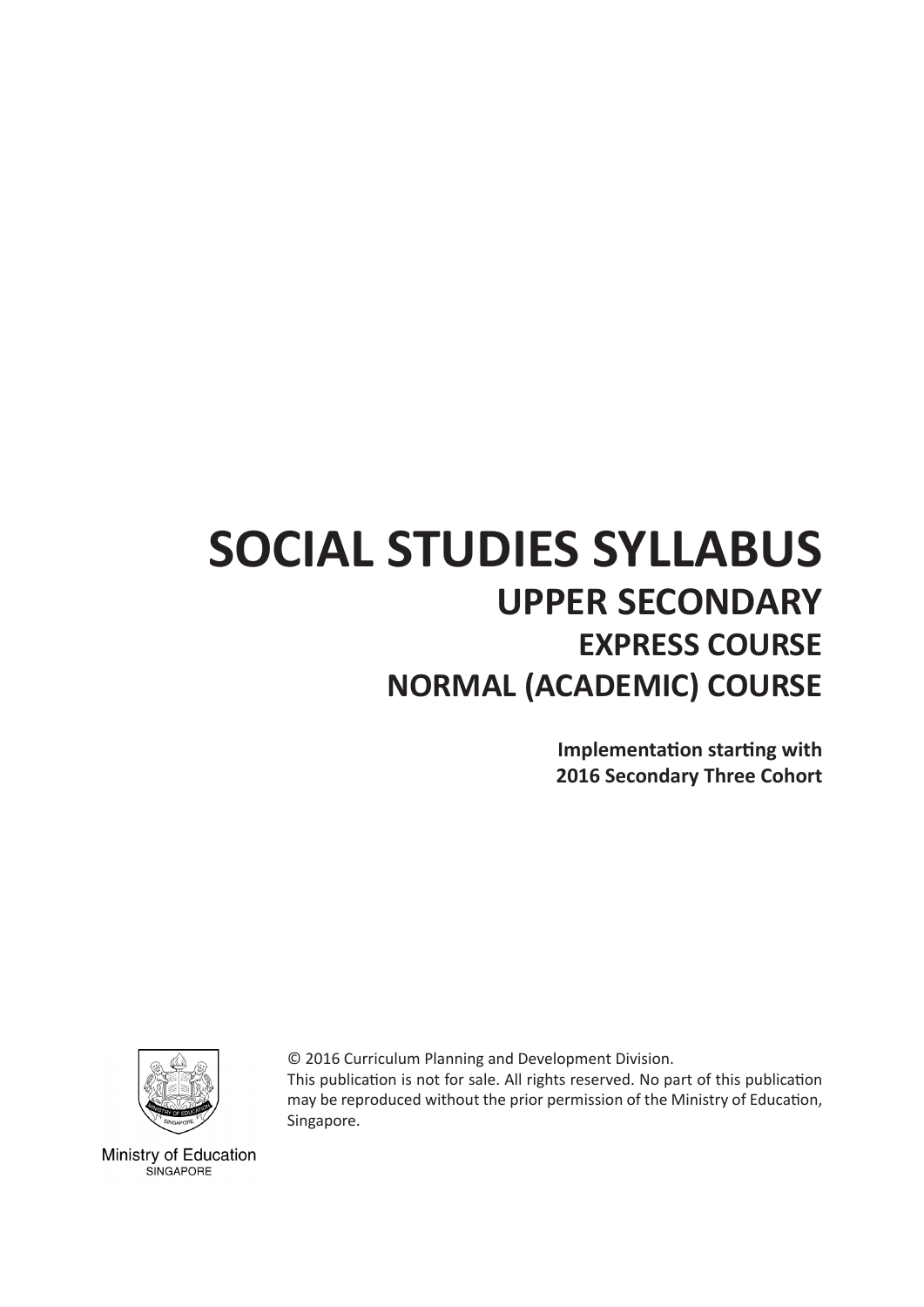| 1. | <b>INTRODUCTION</b>                                                             | Page |
|----|---------------------------------------------------------------------------------|------|
|    | • Philosophy of Social Studies                                                  | 2    |
|    | <b>Curriculum Aims</b>                                                          | 3    |
| 2. | <b>CONTENT</b>                                                                  |      |
|    | • Design of the Syllabus                                                        | 4    |
|    | Using the Detailed Syllabus Content                                             | 6    |
|    | <b>Detailed Syllabus Content</b>                                                | 8    |
| 3. | RECOMMENDED PEDAGOGY: INQUIRY-BASED LEARNING                                    |      |
|    | • Translating the Humanities Inquiry Approach into the Social Studies Classroom | 14   |
| 4. | <b>ASSESSMENT</b>                                                               |      |
|    | Purpose of Assessment                                                           | 18   |
|    | Modes of Assessment                                                             | 18   |
|    | Scheme of Assessment                                                            | 22   |
|    |                                                                                 |      |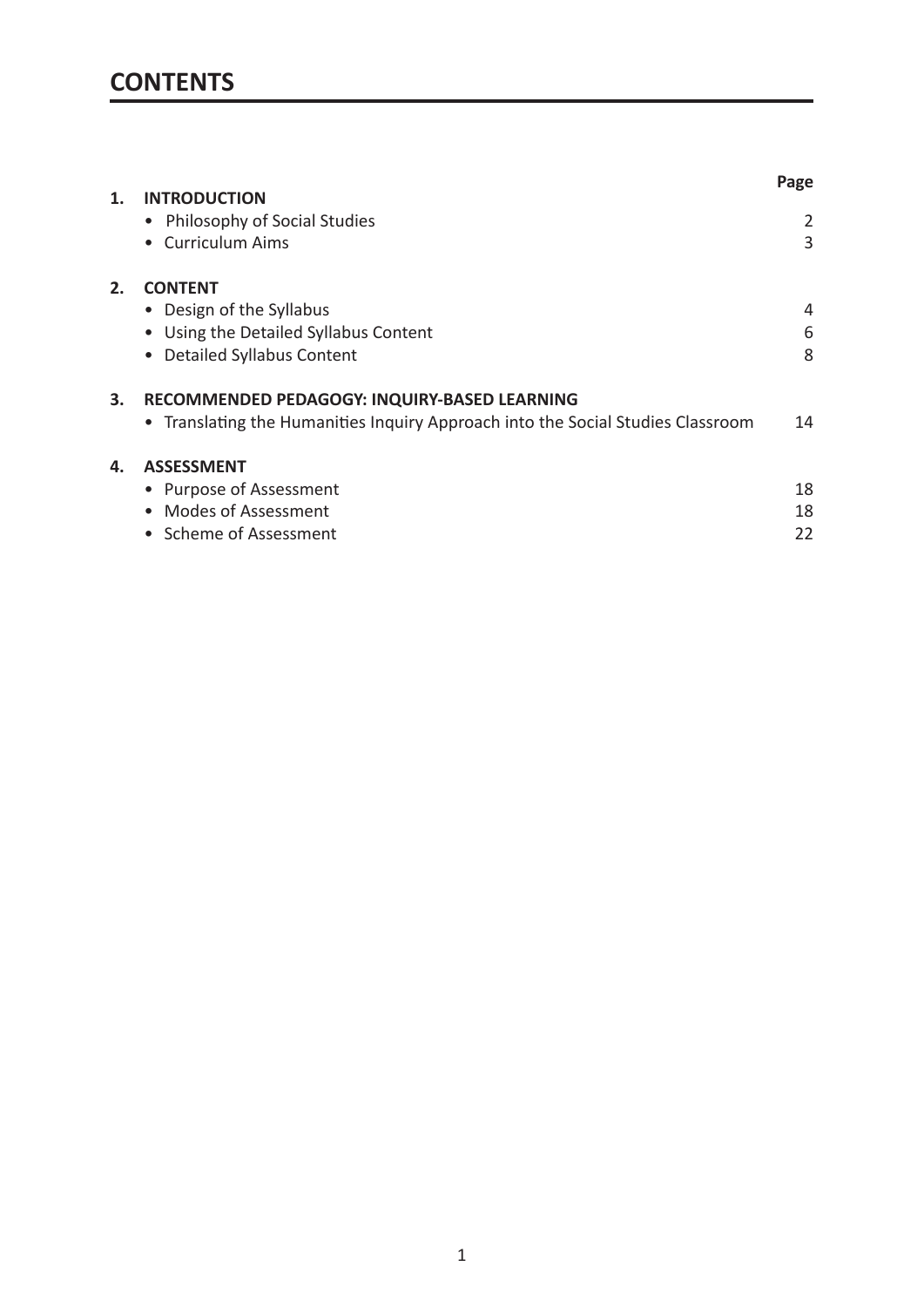# **1. INTRODUCTION**

#### **Philosophy of Social Studies**

At the heart of the Singapore Social Studies Curriculum is the preparation of students to be citizens of tomorrow by helping them to better understand the interconnectedness of Singapore and the world they live in, and appreciate the complexities of the human experience. Drawing on aspects of society that are of meaning and interest to the students, Social Studies seeks to ignite students' curiosity to inquire into real-world issues that concern their lives. Through inquiry and authentic learning experiences, Social Studies helps students to attain relevant knowledge and understanding about these issues, develop critical and reflective thinking skills, and appreciate multiple perspectives.

Social Studies seeks to inculcate in students a deeper understanding of the values that define the Singapore society, nurture dispositions that will inspire them to show concern for the society and the world they live in, and demonstrate empathy in their relationships with others. The Curriculum therefore envisions students as informed, concerned and participative citizens, competent in decision-making with an impassioned spirit to contribute responsibly to the society and world they live in.

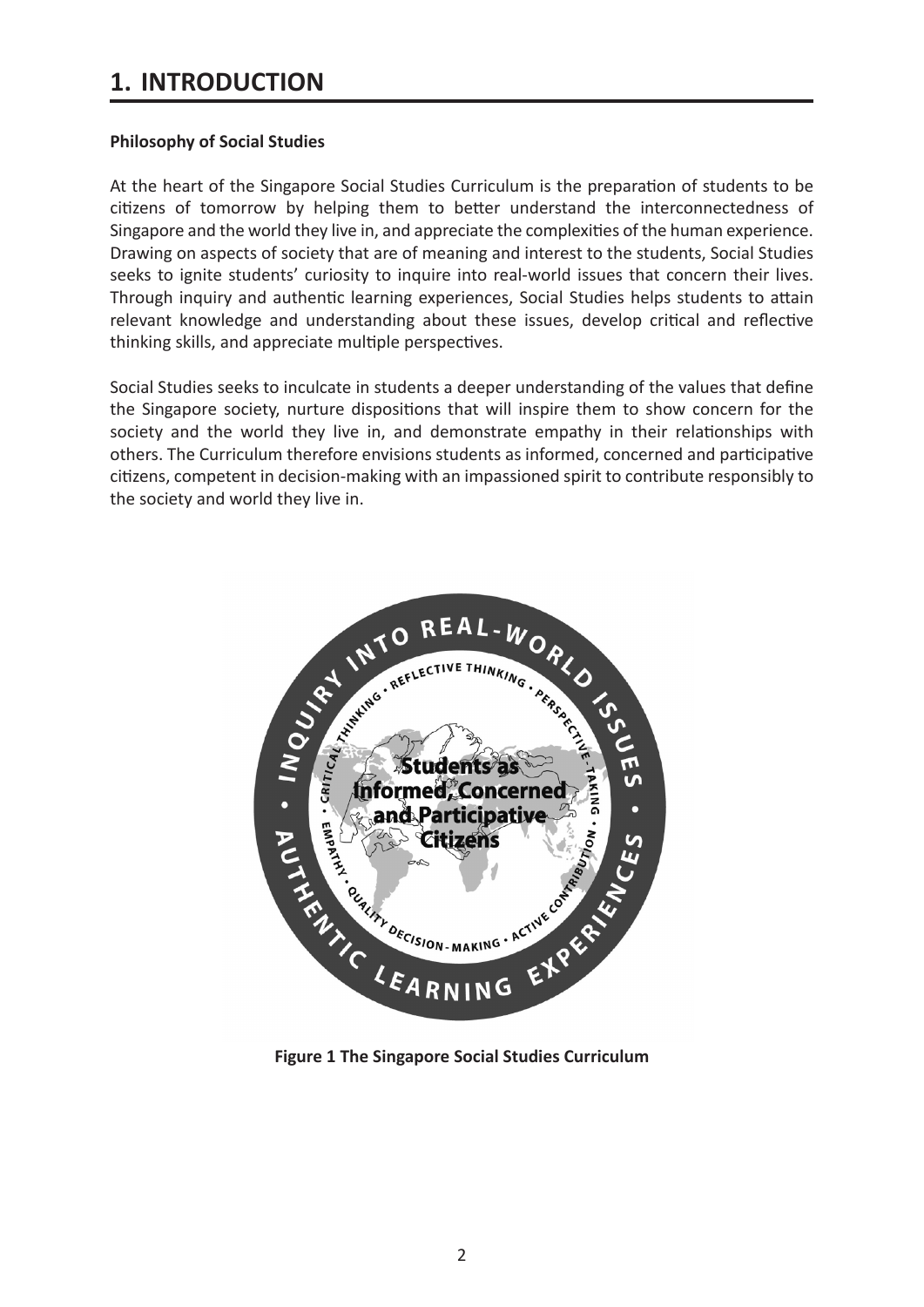## **Curriculum Aims**

Social Studies seeks to develop the competencies of our students to be informed, concerned and participative citizens by the end of a 10-year Social Studies education. These competencies encompass the body of knowledge, skills and values expressed in the Philosophy of Social Studies and they are elaborated below.

As *informed* citizens, students would:

- understand their identity as Singaporeans with a global outlook;
- understand different perspectives;
- view the world with an understanding of the Singapore perspective;
- apply reflective thought in making quality decisions;
- analyse, negotiate and manage complex situations; and
- evaluate information, consider different viewpoints and exercise discernment in reaching well-reasoned conclusions and making responsible decisions.

As *concerned* citizens, students would:

- have a sense of belonging to their community and nation;
- appreciate the importance of engaging in issues of societal concern;
- be committed to building social cohesion by appreciating diversity in society; and
- have an awareness of the ethical considerations and consequences of decision-making.

As *participative* citizens, students would:

- be motivated to identify issues of concern and take action;
- be resilient in addressing concerns of the community or society in spite of challenges faced; and
- be empowered to take personal and collective responsibility for effecting change for the good of society, and serve to make a positive difference to others.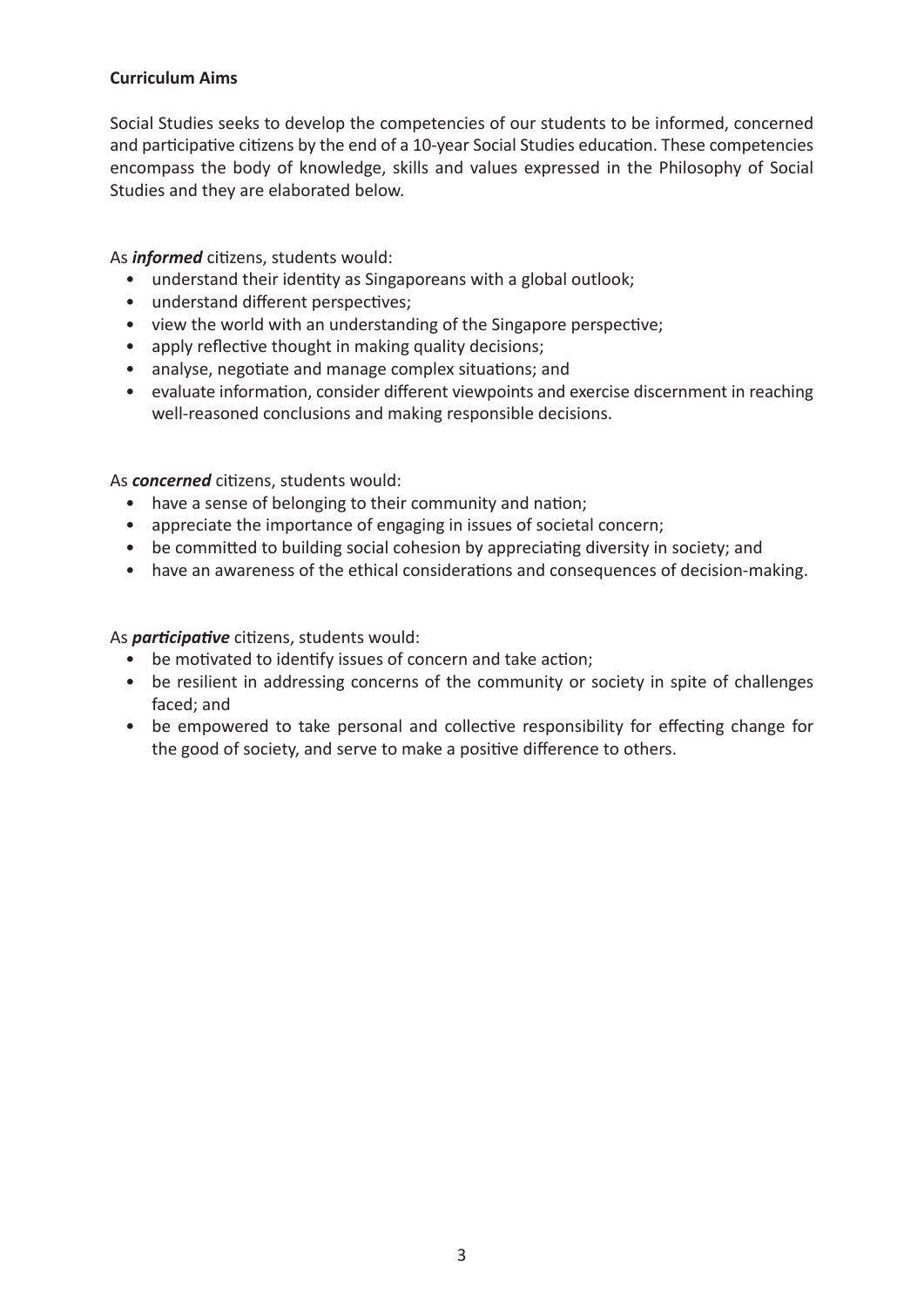# **Design of the Syllabus**

In designing the Syllabus, the following principles were considered:

- To align with the Desired Outcomes of Education to nurture committed citizens ready to lead and contribute to Singapore, and to develop an informed and active citizenry committed to the well-being of the society and nation.
- To align with the outcomes and intent of the 21<sup>st</sup> Century Competencies and Character and Citizenship Education.
- To align with the 'Head, Heart, Hands' framework for National Education so that Social Studies would move beyond accumulation of knowledge and towards engaging the young, developing their emotional bonds to Singapore and helping them to internalise the social values that would move them to act responsibly and contribute to society.
- To update knowledge, skills and values so that the Syllabus remains current and relevant.
- To align with the Primary Social Studies syllabus.
- To align across all levels and all courses to provide coherence in the curriculum structure.
- To reinforce the relevance and value of Social Studies in students' everyday lives.
- To promote the use of engaging pedagogies and prevent content overloading, by providing a good balance of content and skills.
- To provide students with the opportunity to demonstrate their understanding and commitment to the shared values through the use of alternative modes of assessment.

For further information on:

- the Desired Outcomes of Education, please refer to http://www.moe.gov.sg/education/desired-outcomes/
- the 21<sup>st</sup> Century Competencies, please refer to http://www.moe.gov.sg/education/21cc/
- Character and Citizenship Education, please refer to http://www.moe.gov.sg/education/syllabuses/character-citizenshipeducation/files/2014-character-citizenship-education-secondary.pdf
- National Education, please refer to http://ne.moe.edu.sg/ne/slot/u223/ne/index.html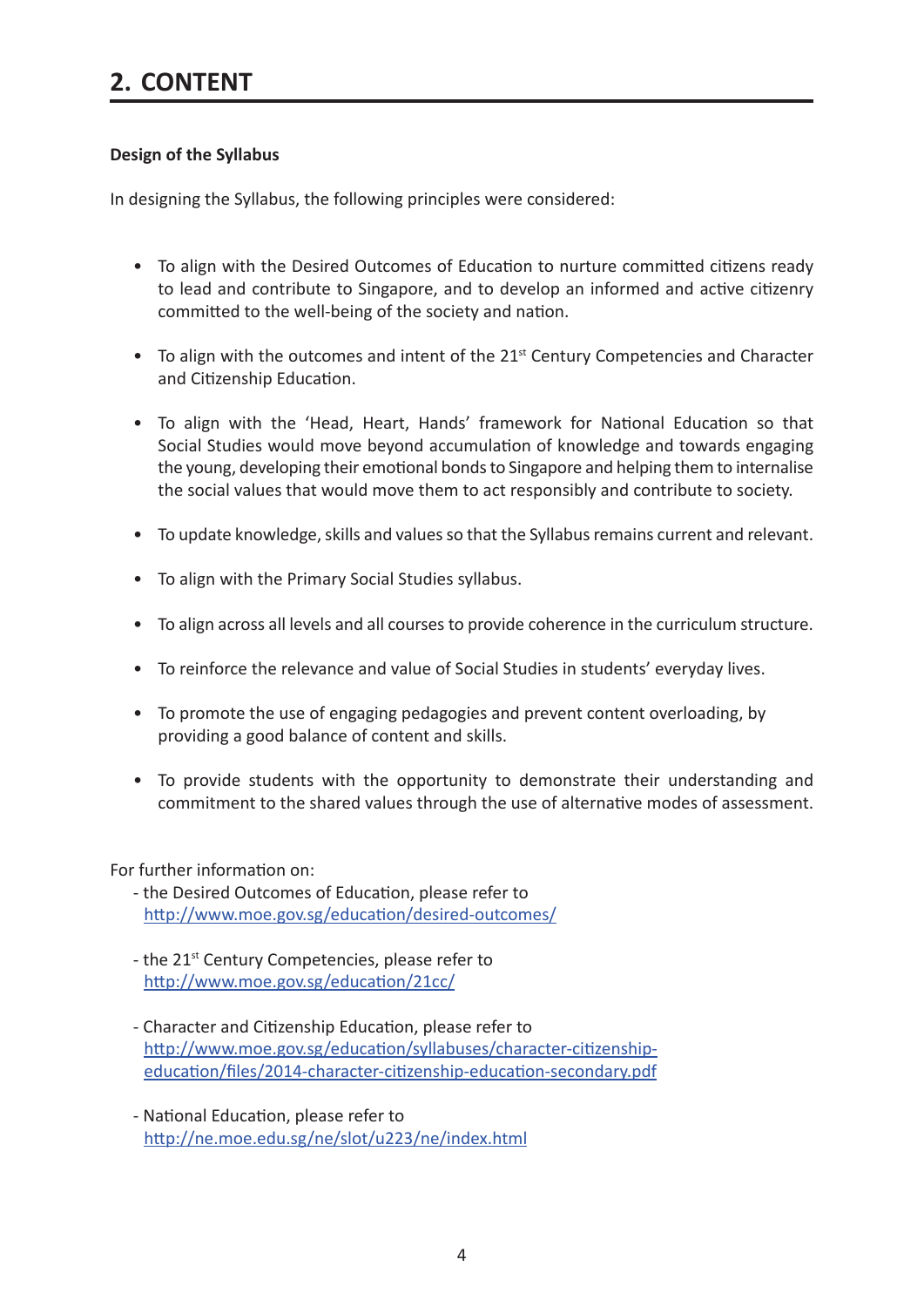The Social Studies syllabus content is organised around three Issues and is anchored in a set of Knowledge, Skills and Values Outcomes. The three Issues correspond to societal issues that have been shaping Singapore society and the world and were selected with these considerations in mind:

- The need to respond to the 'new diversities' in society.
- The need to strengthen the heart of an economically vibrant nation.
- The need to grow an informed, concerned and participative citizenry.

The knowledge, skills and values acquired through a study of these Issues will enable students to enrich and deploy their competencies to respond to real world issues and in the process, strengthen their values as citizens. The following table shows the three Issues, each organised around an Inquiry Focus, which provides a frame for students to inquire and respond to the Issue and related issues.

# **Empowering Individuals, Enriching Society**

# **Issue 1: Exploring Citizenship and Governance**

*Inquiry Focus -* Working for the good of society: Whose responsibility is it?

*Guiding Questions:*

- 1. What does it mean for me to be a citizen of my country?
- 2. How do we decide on what is good for society?
- 3. How can we work for the good of society?

# **Issue 2: Living in a Diverse Society**

*Inquiry Focus -* Living in a diverse society: Is harmony achievable?

*Guiding Questions:*

- 1. What is diversity?
- 2. Why is there greater diversity in Singapore now?
- 3. What are the experiences and effects of living in a diverse society?
- 4. How can we respond in a diverse society?

# **Issue 3: Being Part of a Globalised World**

*Inquiry Focus -* Being part of a globalised world: Is it necessarily good?

*Guiding Questions:*

- 1. What does it mean to live in a globalised world?
- 2. How do we respond to tensions arising from some economic impacts of globalisation?
- 3. How do we respond to tensions arising from some cultural impacts of globalisation?
- 4. How do we respond to tensions arising from some security impacts of globalisation?

# **Figure 2 Summary of the three Issues**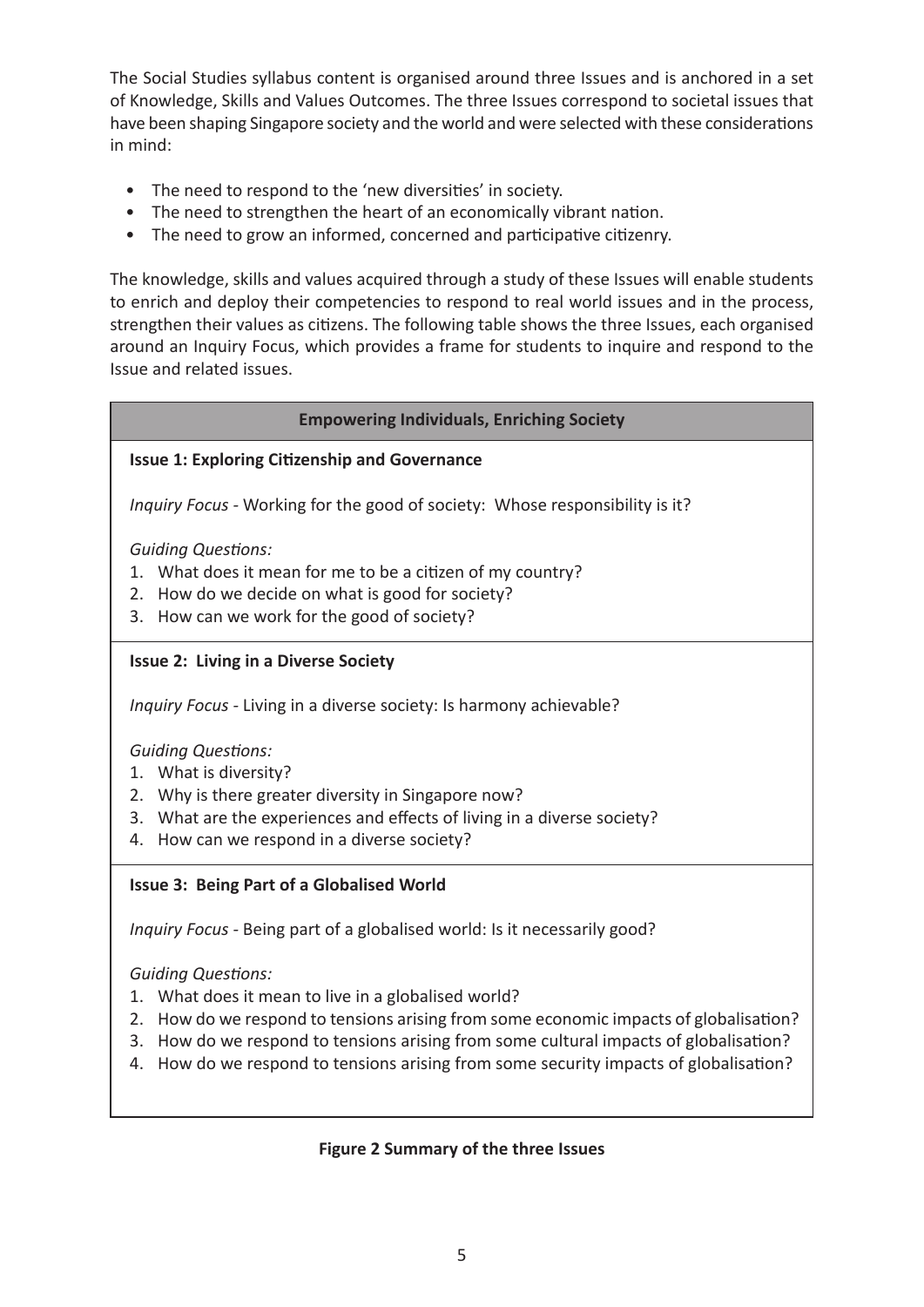|                                                                                                    |                          | <b>Key Understandings:</b><br>The Key                                       | Understandings reflect<br>the main insights that                                                                                                                                   | through the study of<br>students would gain<br>each Issue.                                                                                                                                                                                                                                                                                                                    |                     |                                      |                                                          |                                                             |                                                                 |                                                  |                              |                                                                          |                                   |                                                               |                                                                           |                                       |                                      |                                                                      |                                                                                 |                                                                                     |                                                                                 |                                                                           |                                                                        |                                                                         |                                                                       |
|----------------------------------------------------------------------------------------------------|--------------------------|-----------------------------------------------------------------------------|------------------------------------------------------------------------------------------------------------------------------------------------------------------------------------|-------------------------------------------------------------------------------------------------------------------------------------------------------------------------------------------------------------------------------------------------------------------------------------------------------------------------------------------------------------------------------|---------------------|--------------------------------------|----------------------------------------------------------|-------------------------------------------------------------|-----------------------------------------------------------------|--------------------------------------------------|------------------------------|--------------------------------------------------------------------------|-----------------------------------|---------------------------------------------------------------|---------------------------------------------------------------------------|---------------------------------------|--------------------------------------|----------------------------------------------------------------------|---------------------------------------------------------------------------------|-------------------------------------------------------------------------------------|---------------------------------------------------------------------------------|---------------------------------------------------------------------------|------------------------------------------------------------------------|-------------------------------------------------------------------------|-----------------------------------------------------------------------|
|                                                                                                    |                          |                                                                             |                                                                                                                                                                                    |                                                                                                                                                                                                                                                                                                                                                                               | <b>Key Concepts</b> | · Citizenship                        | Trade-offs                                               | Governance                                                  |                                                                 |                                                  |                              |                                                                          |                                   |                                                               |                                                                           |                                       |                                      | <b>Values Outcomes:</b>                                              | The Values Outcomes emphasise nurturing the dispositions of a concerned citizen | and an active contributor to the community. The students will also develop the five | domains of Social and Emotional Competencies such as Social Awareness, and core |                                                                           |                                                                        |                                                                         |                                                                       |
|                                                                                                    | Key Understandings       | Understanding of citizenship is varied and complex                          | Different groups of people in society have competing interests and managing<br>these interests requires trade-offs to be made.                                                     | Both citizens and government can play complementary roles in working for the<br>good of society.                                                                                                                                                                                                                                                                              | Values Outcomes     | Students will be able to:            | · demonstrate civic responsibility and                   | integrity for their speech and actions<br>in public spaces; | empathise and care for others and                               | the environment in which they live;              | appreciate the importance of | harmony through embracing<br>diversity;                                  |                                   | · respect differing views when in<br>dialogue with others;    | appreciate the importance of                                              | resilience in the face of challenges. |                                      |                                                                      |                                                                                 |                                                                                     |                                                                                 | values such as Resilience.                                                |                                                                        |                                                                         |                                                                       |
| Issue 1: Exploring Citizenship and Governance                                                      |                          |                                                                             | be an informed, concerned                                                                                                                                                          |                                                                                                                                                                                                                                                                                                                                                                               | Skills Outcomes     | Students will be able to:            | examine societal issues critically;                      | · gather, interpret and evaluate                            | information from different sources<br>to make well-reasoned and | substantiated conclusions on<br>societal issues; |                              | sound reasoning and<br>responsible decision-making that<br>· demonstrate | is mindful of the consequences of | on those around them;<br>one's actions                        | when encountering differing views;<br>perspective-taking<br>· demonstrate | reflective thinking<br>· demonstrate  | when reviewing their understanding   | personal assumptions and beliefs<br>of societal issues and examining | about others.                                                                   |                                                                                     |                                                                                 |                                                                           |                                                                        |                                                                         |                                                                       |
|                                                                                                    | Descriptor               | Inquiry Focus- Working for the good of society: Whose responsibility is it? | and participative citizen. Students will deepen their understanding of their roles as<br>This Issue invites students to begin exploring what it means to<br>Why this Issue matters | citizens and that of government. In a complex society and world, understanding their roles<br>as citizens will influence how they respond to various situations and issues in Singapore and<br>the world. This will serve to develop a stronger sense of civic consciousness, enhancing<br>the roles they play as citizens who are rooted in Singapore with a global outlook. | Knowledge Outcomes  | Students will be able to understand: | • the different attributes shaping                       | citizenship;                                                | • the challenges of determining<br>what is good for a society;  | • the functions of government                    | and how governments work for | the good of society;                                                     | • how citizens and organised      | groups can participate in<br>working for the good of society. |                                                                           | <u>Knowledge Outcomes:</u>            | The Knowledge Outcomes help students | achieve the Key Understandings and respond                           |                                                                                 |                                                                                     | <b>Skills Outcomes:</b>                                                         | The Skills Outcomes promote skills such as Critical Thinking in order for | students to arrive at reasoned conclusions based on analysing multiple | perspectives. These skills are taught throughout the Coursebook and are | assessed through a combination of summative and formative assessment. |
| Each Issue is framed by<br>an Inquiry Focus which<br>anchors the study of<br><b>Inquiry Focus:</b> | the Issue and is central | in directing students to                                                    | respond as active citizens<br>to the Issue.                                                                                                                                        |                                                                                                                                                                                                                                                                                                                                                                               |                     | Why this Issue matters:              | This section highlights the<br>relevance of the learning | in each Issue. It makes                                     | explicit connections for the                                    | student by outlining what                        | the student will be able to  | do after studying the Issue.                                             |                                   |                                                               |                                                                           |                                       |                                      |                                                                      | to the Inquiry Focus.                                                           |                                                                                     |                                                                                 |                                                                           |                                                                        |                                                                         |                                                                       |

Using the Detailed Syllabus Content **Using the Detailed Syllabus Content**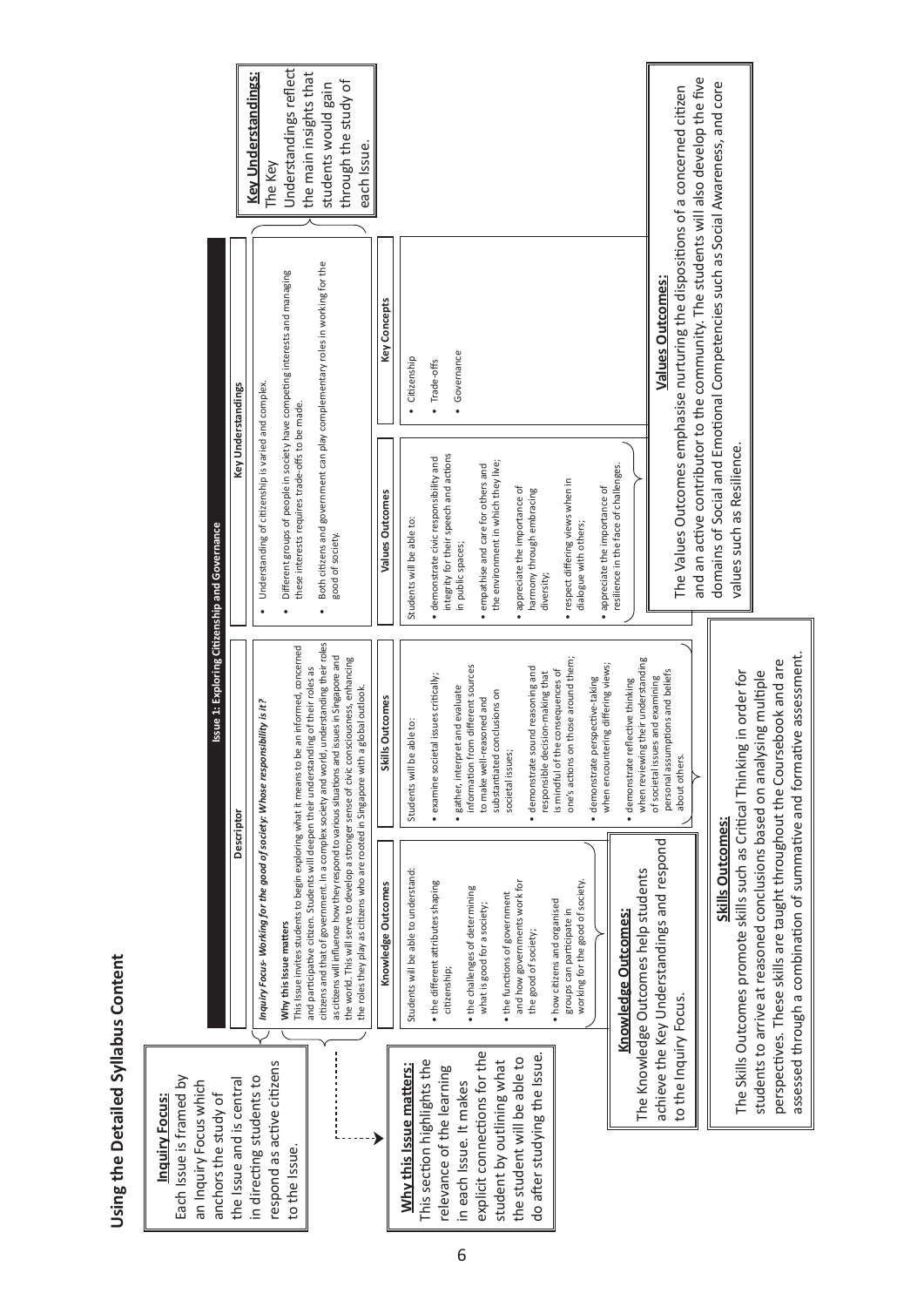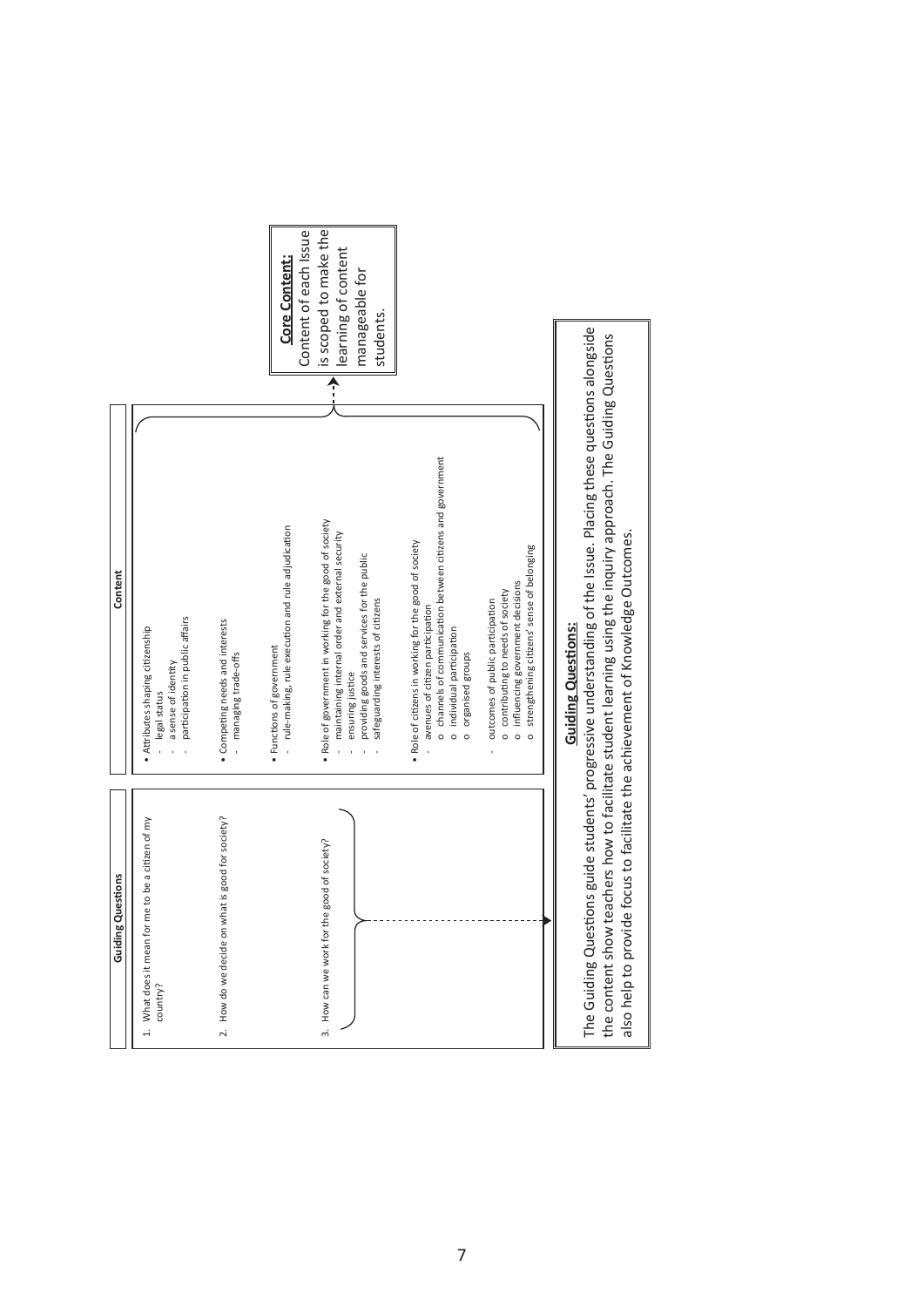|                                                                                                                                                                                                       | Issue 1:                                                                                                                                                                                                                                                                                                                                                                             | Exploring Citizenship and Governance                                                                                                               |                                                                              |
|-------------------------------------------------------------------------------------------------------------------------------------------------------------------------------------------------------|--------------------------------------------------------------------------------------------------------------------------------------------------------------------------------------------------------------------------------------------------------------------------------------------------------------------------------------------------------------------------------------|----------------------------------------------------------------------------------------------------------------------------------------------------|------------------------------------------------------------------------------|
|                                                                                                                                                                                                       | Descriptor                                                                                                                                                                                                                                                                                                                                                                           |                                                                                                                                                    | Key Understandings                                                           |
| Inquiry Focus- Working for the good of society: Whose responsibility is it?                                                                                                                           |                                                                                                                                                                                                                                                                                                                                                                                      | Understanding of citizenship is varied and complex.                                                                                                |                                                                              |
| and participative citizen. Students will deepen their understanding of their roles as<br>the roles they play as citizens who are rooted in Singapore with a global outlook.<br>Why this Issue matters | citizens and that of government. In a complex society and world, understanding their<br>roles as citizens will influence how they respond to various situations and issues in Singapore<br>and the world. This will serve to develop a stronger sense of civic consciousness, enhancing<br>This Issue invites students to begin exploring what it means to be an informed, concerned | Different groups of people in society have competing interests and managing<br>these interests requires trade-offs to be made.<br>good of society. | Both citizens and government can play complementary roles in working for the |
| Knowledge Outcomes                                                                                                                                                                                    | Skills Outcomes                                                                                                                                                                                                                                                                                                                                                                      | Values Outcomes                                                                                                                                    | Key Concepts                                                                 |
| Students will be able to understand:                                                                                                                                                                  | Students will be able to:                                                                                                                                                                                                                                                                                                                                                            | Students will be able to:                                                                                                                          | Citizenship                                                                  |
| • the different attributes shaping<br>citizenship;                                                                                                                                                    | $\bullet$ examine societal issues critically;                                                                                                                                                                                                                                                                                                                                        | integrity for their speech and actions<br>· demonstrate civic responsibility and                                                                   | Trade-offs                                                                   |
|                                                                                                                                                                                                       | gather, interpret and evaluate                                                                                                                                                                                                                                                                                                                                                       | in public spaces;                                                                                                                                  | Governance<br>$\bullet$                                                      |
| • the challenges of determining<br>what is good for a society,                                                                                                                                        | information from different sources<br>to make well-reasoned and                                                                                                                                                                                                                                                                                                                      | · empathise and care for others and                                                                                                                |                                                                              |
|                                                                                                                                                                                                       | substantiated conclusions on                                                                                                                                                                                                                                                                                                                                                         | the environment in which they live;                                                                                                                |                                                                              |
| and how governments work for<br>• the functions of government                                                                                                                                         | societal issues;                                                                                                                                                                                                                                                                                                                                                                     | • appreciate the importance of                                                                                                                     |                                                                              |
| the good of society;                                                                                                                                                                                  | · demonstrate sound reasoning and                                                                                                                                                                                                                                                                                                                                                    | harmony through embracing                                                                                                                          |                                                                              |
|                                                                                                                                                                                                       | responsible decision-making that                                                                                                                                                                                                                                                                                                                                                     | diversity;                                                                                                                                         |                                                                              |
| • how citizens and organised                                                                                                                                                                          | is mindful of the consequences of                                                                                                                                                                                                                                                                                                                                                    |                                                                                                                                                    |                                                                              |
| working for the good of society.<br>groups can participate in                                                                                                                                         | one's actions on those around them;                                                                                                                                                                                                                                                                                                                                                  | · respect differing views when in<br>dialogue with others;                                                                                         |                                                                              |
|                                                                                                                                                                                                       | · demonstrate perspective-taking                                                                                                                                                                                                                                                                                                                                                     |                                                                                                                                                    |                                                                              |
|                                                                                                                                                                                                       | when encountering differing views;                                                                                                                                                                                                                                                                                                                                                   | resilience in the face of challenges.<br>• appreciate the importance of                                                                            |                                                                              |
|                                                                                                                                                                                                       | when reviewing their understanding<br>demonstrate reflective thinking                                                                                                                                                                                                                                                                                                                |                                                                                                                                                    |                                                                              |
|                                                                                                                                                                                                       | personal assumptions and beliefs<br>of societal issues and examining                                                                                                                                                                                                                                                                                                                 |                                                                                                                                                    |                                                                              |
|                                                                                                                                                                                                       | about others.                                                                                                                                                                                                                                                                                                                                                                        |                                                                                                                                                    |                                                                              |

**Detailed Syllabus Content** 

Detailed Syllabus Content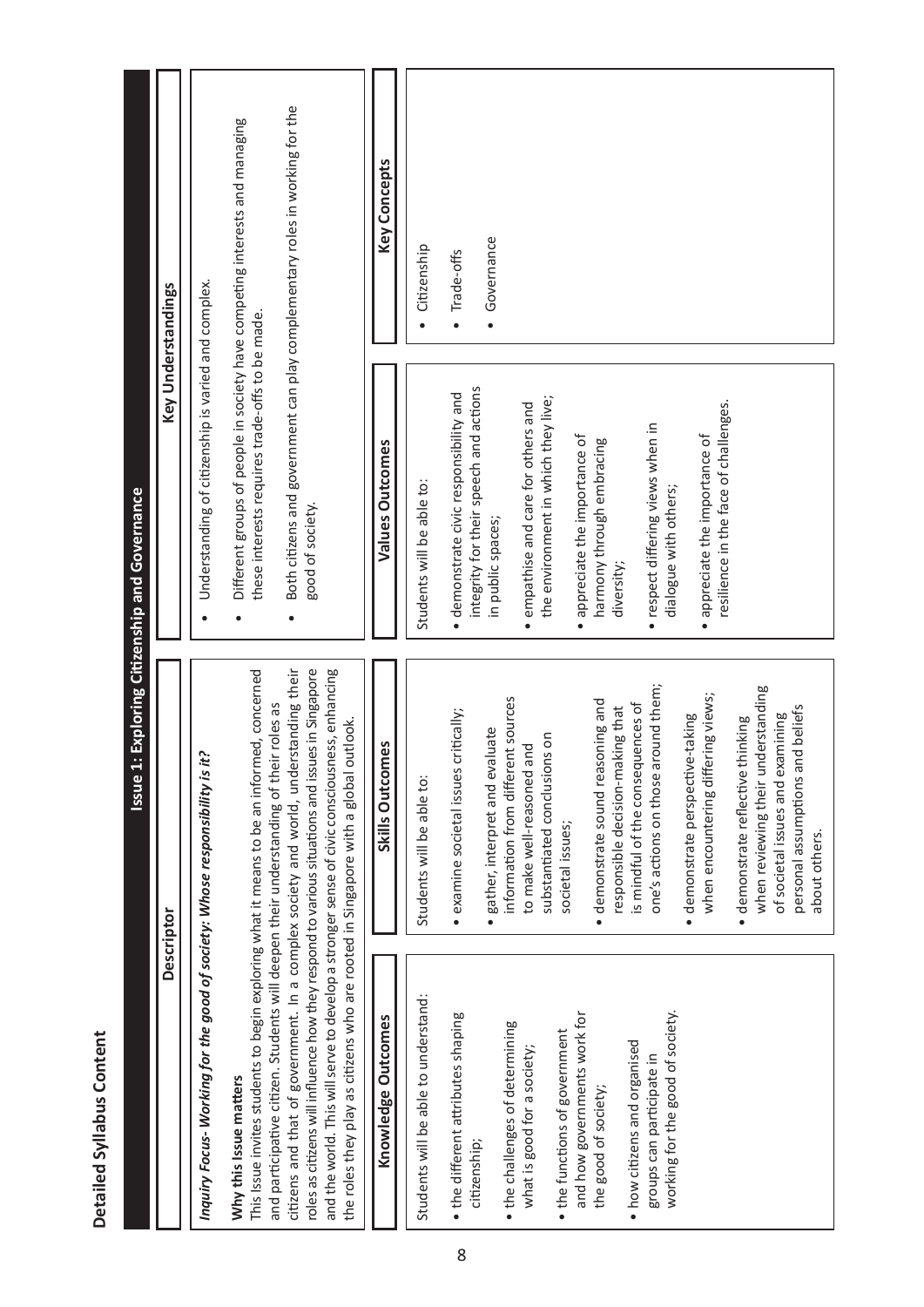| Content                  | participation in public affairs<br>· Attributes shaping citizenship<br>a sense of identity<br>legal status<br>$\mathcal{A}$<br>$\mathbf{I}$ | rule-making, rule execution and rule adjudication<br>· Competing needs and interests<br>· Functions of government<br>managing trade-offs<br>$\overline{1}$<br>$\overline{1}$ | . Role of government in working for the good of society<br>maintaining internal order and external security<br>providing goods and services for the public<br>safeguarding interests of citizens<br>ensuring justice<br>$\blacksquare$<br>$\mathbf{I}$ | channels of communication between citizens and government<br>. Role of citizens in working for the good of society<br>avenues of citizen participation<br>individual participation<br>organised groups<br>$\circ$<br>$\circ$<br>$\circ$ | strengthening citizens' sense of belonging<br>influencing government decisions<br>contributing to needs of society<br>outcomes of public participation<br>$\circ$<br>$\circ$<br>$\circ$<br>$\mathbf{I}$ |
|--------------------------|---------------------------------------------------------------------------------------------------------------------------------------------|------------------------------------------------------------------------------------------------------------------------------------------------------------------------------|--------------------------------------------------------------------------------------------------------------------------------------------------------------------------------------------------------------------------------------------------------|-----------------------------------------------------------------------------------------------------------------------------------------------------------------------------------------------------------------------------------------|---------------------------------------------------------------------------------------------------------------------------------------------------------------------------------------------------------|
| <b>Guiding Questions</b> | What does it mean for me to be a citizen of my<br>country?<br>$\overline{a}$                                                                | 2. How do we decide on what is good for society?                                                                                                                             | How can we work for the good of society?<br>$\dot{\mathfrak{g}}$                                                                                                                                                                                       |                                                                                                                                                                                                                                         |                                                                                                                                                                                                         |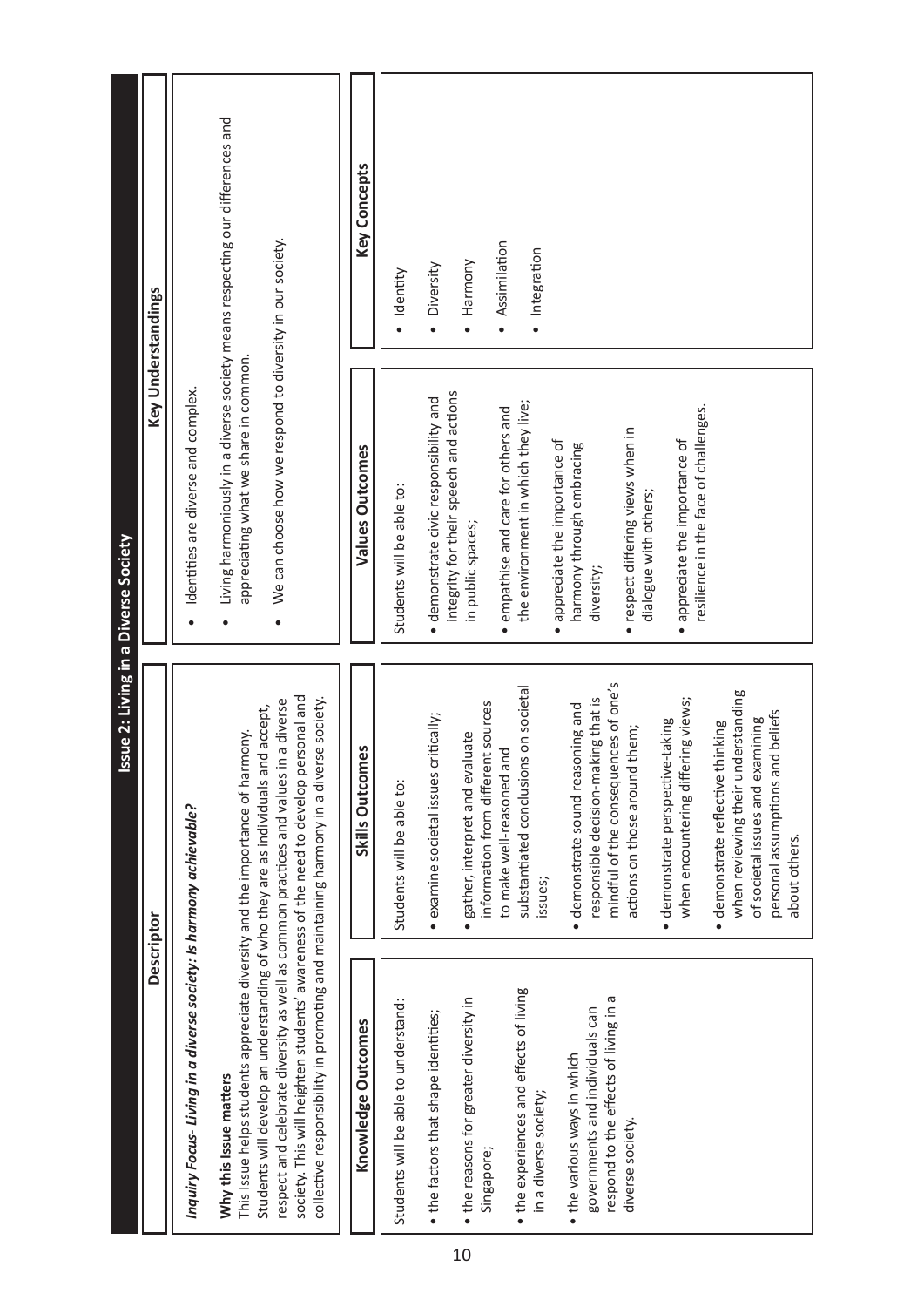| Content                  | • Different factors that shape identity and contribute to a diverse society<br>socio-economic status<br>race and ethnicity<br>nationality<br>religion<br>$\mathbf{I}$<br>$\mathbf{I}$ | · Reasons for movement of people to Singapore<br>socio-cultural environment<br>economic opportunities<br>immigration policy<br>$\bar{1}$<br>$\mathbf{I}$<br>$\mathbf{I}$ | exchange and appreciation of ideas, skills and experiences<br>· Experiences and effects of living in a diverse society<br>cultural exchange and appreciation<br>prejudice and misconceptions<br>competition for resources<br>socio-economic diversity<br>socio-cultural diversity<br>$\circ$<br>$\circ$<br>$\circ$<br>$\circ$<br>$\mathbf{I}$<br>$\mathbf{I}$ | management and impact of socio-economic diversity<br>management and impact of socio-cultural diversity<br>government-financed approach<br>shared responsibility approach<br>market-based approach<br>· Responses in a diverse society<br>assimilation<br>integration<br>$\circ$<br>$\circ$<br>$\circ$<br>$\circ$<br>$\circ$<br>$\bar{\rm I}$<br>$\overline{1}$ |
|--------------------------|---------------------------------------------------------------------------------------------------------------------------------------------------------------------------------------|--------------------------------------------------------------------------------------------------------------------------------------------------------------------------|---------------------------------------------------------------------------------------------------------------------------------------------------------------------------------------------------------------------------------------------------------------------------------------------------------------------------------------------------------------|----------------------------------------------------------------------------------------------------------------------------------------------------------------------------------------------------------------------------------------------------------------------------------------------------------------------------------------------------------------|
| <b>Guiding Questions</b> | 1. What is diversity?                                                                                                                                                                 | 2. Why is there greater diversity in Singapore now?                                                                                                                      | What are the experiences and effects of living in a<br>diverse society?<br>$\ddot{\mathrm{c}}$                                                                                                                                                                                                                                                                | How can we respond in a diverse society?<br>$\ddot{4}$                                                                                                                                                                                                                                                                                                         |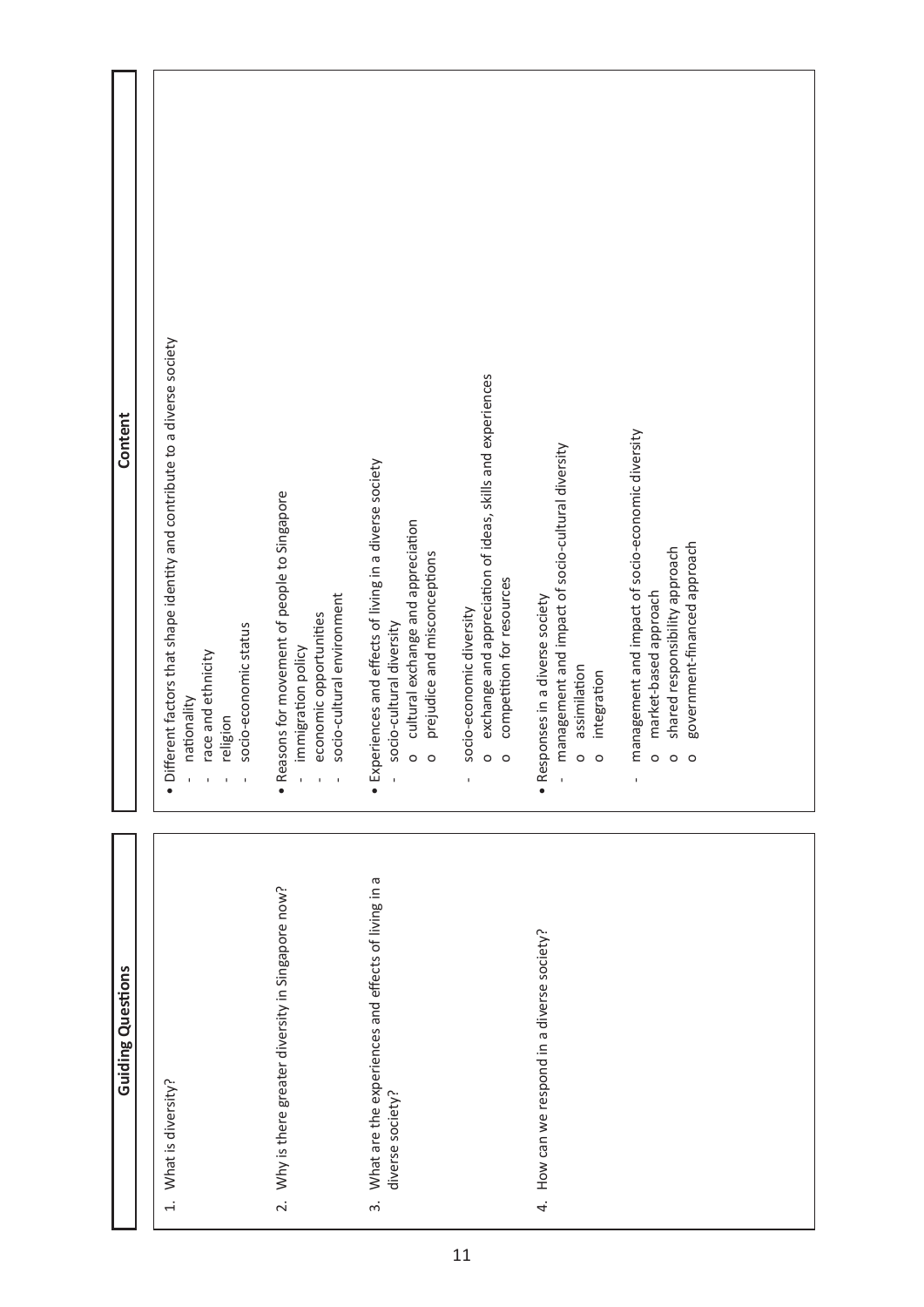|                                                                                                                                                                                                                                                                                                                                           | <b>Descriptor</b>                                                                       |                                                                               | Key Understandings          |
|-------------------------------------------------------------------------------------------------------------------------------------------------------------------------------------------------------------------------------------------------------------------------------------------------------------------------------------------|-----------------------------------------------------------------------------------------|-------------------------------------------------------------------------------|-----------------------------|
| Inquiry Focus- Being part of a globalised world: Is it necessarily good?                                                                                                                                                                                                                                                                  |                                                                                         | Globalisation shapes the interconnections and interdependence among           |                             |
| Why this Issue matters                                                                                                                                                                                                                                                                                                                    |                                                                                         | countries and people.                                                         |                             |
| This Issue helps students understand and make meaning of their lives in a globalised                                                                                                                                                                                                                                                      |                                                                                         | Globalisation creates tensions due to the uneven impacts.<br>$\bullet$        |                             |
| interdependent. Students will explore the impacts of globalisation in three areas:<br>world where countries, companies and individuals are interconnected and                                                                                                                                                                             |                                                                                         | The impacts of globalisation result in differing responses from countries and |                             |
| economy, culture and security. They will understand the complex process of                                                                                                                                                                                                                                                                |                                                                                         | people.                                                                       |                             |
| globalisation through examining how the uneven impacts of globalisation in these                                                                                                                                                                                                                                                          | areas result in trade-offs and tensions. These impacts lead to different responses from |                                                                               |                             |
| countries, companies and individuals. Students will therefore appreciate the complex<br>decision-making process behind responses towards the impacts of globalisation. This<br>understanding will lead them in making well-reasoned and responsible decisions as<br>informed, concerned and participative citizens in a globalised world. |                                                                                         |                                                                               |                             |
| Knowledge Outcomes                                                                                                                                                                                                                                                                                                                        | Skills Outcomes                                                                         | Values Outcomes                                                               | <b>Key Concepts</b>         |
| Students will be able to understand:                                                                                                                                                                                                                                                                                                      | Students will be able to:                                                               | Students will be able to:                                                     | Globalisation               |
| • how technology has made the world                                                                                                                                                                                                                                                                                                       | · examine societal issues critically;                                                   | · demonstrate civic responsibility and                                        | · Interconnections          |
| more connected;                                                                                                                                                                                                                                                                                                                           |                                                                                         | integrity for their speech and actions                                        |                             |
| · different responses to tensions                                                                                                                                                                                                                                                                                                         | information from different sources to<br>· gather, interpret and evaluate               | in public spaces;                                                             | · Interdependence           |
| arising from some economic impacts                                                                                                                                                                                                                                                                                                        | make well-reasoned and substantiated                                                    | empathise and care for others and<br>$\bullet$                                | Homogenisation<br>$\bullet$ |
| of globalisation;                                                                                                                                                                                                                                                                                                                         | conclusions on societal issues;                                                         | the environment in which they live;                                           | Hybridisation<br>$\bullet$  |
| · different responses to tensions                                                                                                                                                                                                                                                                                                         | · demonstrate sound reasoning and                                                       | appreciate the importance of<br>$\bullet$                                     |                             |
| arising from some cultural impacts                                                                                                                                                                                                                                                                                                        | responsible decision-making that is                                                     | harmony through embracing                                                     | • Trade-offs                |
| of globalisation;                                                                                                                                                                                                                                                                                                                         | mindful of the consequences of one's                                                    | diversity;                                                                    | Security                    |
| · different responses to tensions                                                                                                                                                                                                                                                                                                         | actions on those around them;                                                           | · respect differing views when in                                             |                             |
| arising from some security impacts                                                                                                                                                                                                                                                                                                        | · demonstrate perspective-taking                                                        | dialogue with others;                                                         |                             |
| of globalisation.                                                                                                                                                                                                                                                                                                                         | when encountering differing views;                                                      | appreciate the importance of<br>$\bullet$                                     |                             |
|                                                                                                                                                                                                                                                                                                                                           | demonstrate reflective thinking<br>$\bullet$                                            | resilience in the face of challenges.                                         |                             |
|                                                                                                                                                                                                                                                                                                                                           | when reviewing their understanding                                                      |                                                                               |                             |
|                                                                                                                                                                                                                                                                                                                                           | of societal issues and examining                                                        |                                                                               |                             |
|                                                                                                                                                                                                                                                                                                                                           | personal assumptions and beliefs<br>about others.                                       |                                                                               |                             |
|                                                                                                                                                                                                                                                                                                                                           |                                                                                         |                                                                               |                             |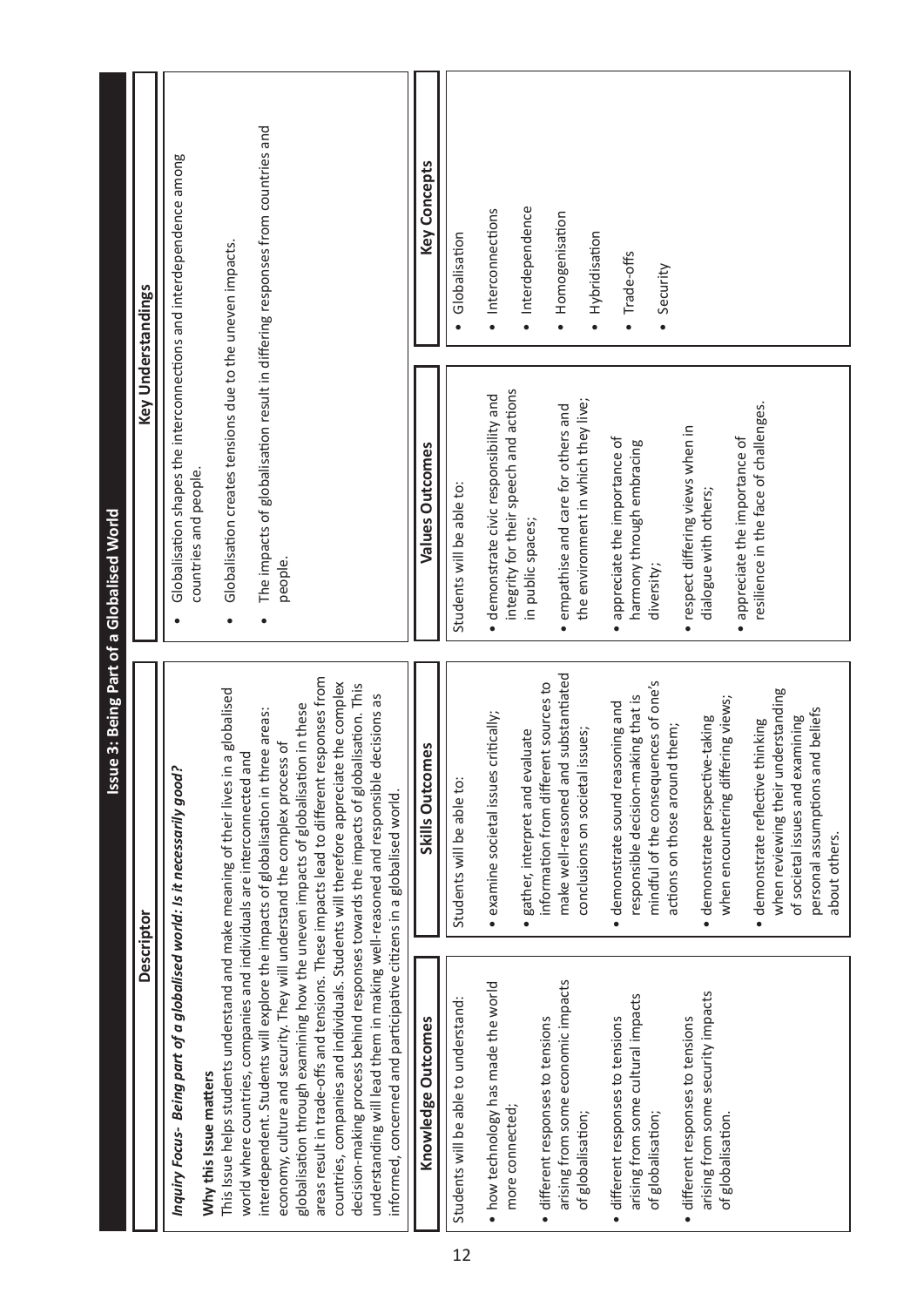|                          |                                                                                                                                                                                                     |                                                                                                                                                                                                                                                                                                                                                                                                                                                                                                                                                                               | corresponding Knowledge Outcomes<br>and content are non-examinable at<br>* Guiding Questions 3 and 4, their                                                                                                      | the GCE 'N(A)'- Level Examination                                                                                                                                                                                        |  |
|--------------------------|-----------------------------------------------------------------------------------------------------------------------------------------------------------------------------------------------------|-------------------------------------------------------------------------------------------------------------------------------------------------------------------------------------------------------------------------------------------------------------------------------------------------------------------------------------------------------------------------------------------------------------------------------------------------------------------------------------------------------------------------------------------------------------------------------|------------------------------------------------------------------------------------------------------------------------------------------------------------------------------------------------------------------|--------------------------------------------------------------------------------------------------------------------------------------------------------------------------------------------------------------------------|--|
| Content                  | growth of Multinational Corporations (MNCs)<br>developments in transportation<br>technological advancements<br>• Driving forces of globalisation<br>$\bar{\mathbf{r}}$<br>$\mathbf{r}$<br>$\bar{1}$ | higher income/ greater employment opportunities and loss of incomes and employment for individuals<br>higher profits/ market share and lower profits/ market share for companies<br>· Economic impact on countries, companies and individuals<br>acquisition of knowledge and skills by individuals<br>cooperation and competition among countries<br>economic growth and downturn for countries<br>innovation and adaptation by companies<br>responses to economic impacts<br>$\circ$<br>$\circ$<br>$\circ$<br>$\bar{\rm I}$<br>$\mathbf{r}$<br>$\mathbf{L}$<br>$\mathbf{I}$ | different degrees of acceptance and rejection<br>• Cultural impact on countries and individuals*<br>homogenisation and hybridisation<br>entertainment<br>food<br>$\circ$<br>$\circ$<br>$\mathbf{r}$<br>$\bar{1}$ | • Security impact on countries and individuals*<br>cyber security challenges<br>transnational terrorism<br>management of trade-offs<br>security and vulnerability<br>$\circ$<br>$\circ$<br>$\mathcal{L}$<br>$\mathbf{I}$ |  |
| <b>Guiding Questions</b> | What does it mean to live in a globalised world?<br>$\overline{d}$                                                                                                                                  | How do we respond to tensions arising from some<br>economic impacts of globalisation?<br>$\overline{\mathcal{L}}$                                                                                                                                                                                                                                                                                                                                                                                                                                                             | How do we respond to tensions arising from some<br>cultural impacts of globalisation?<br>$\ddot{\mathrm{c}}$                                                                                                     | 4. How do we respond to tensions arising from some<br>security impacts of globalisation?                                                                                                                                 |  |

4 . r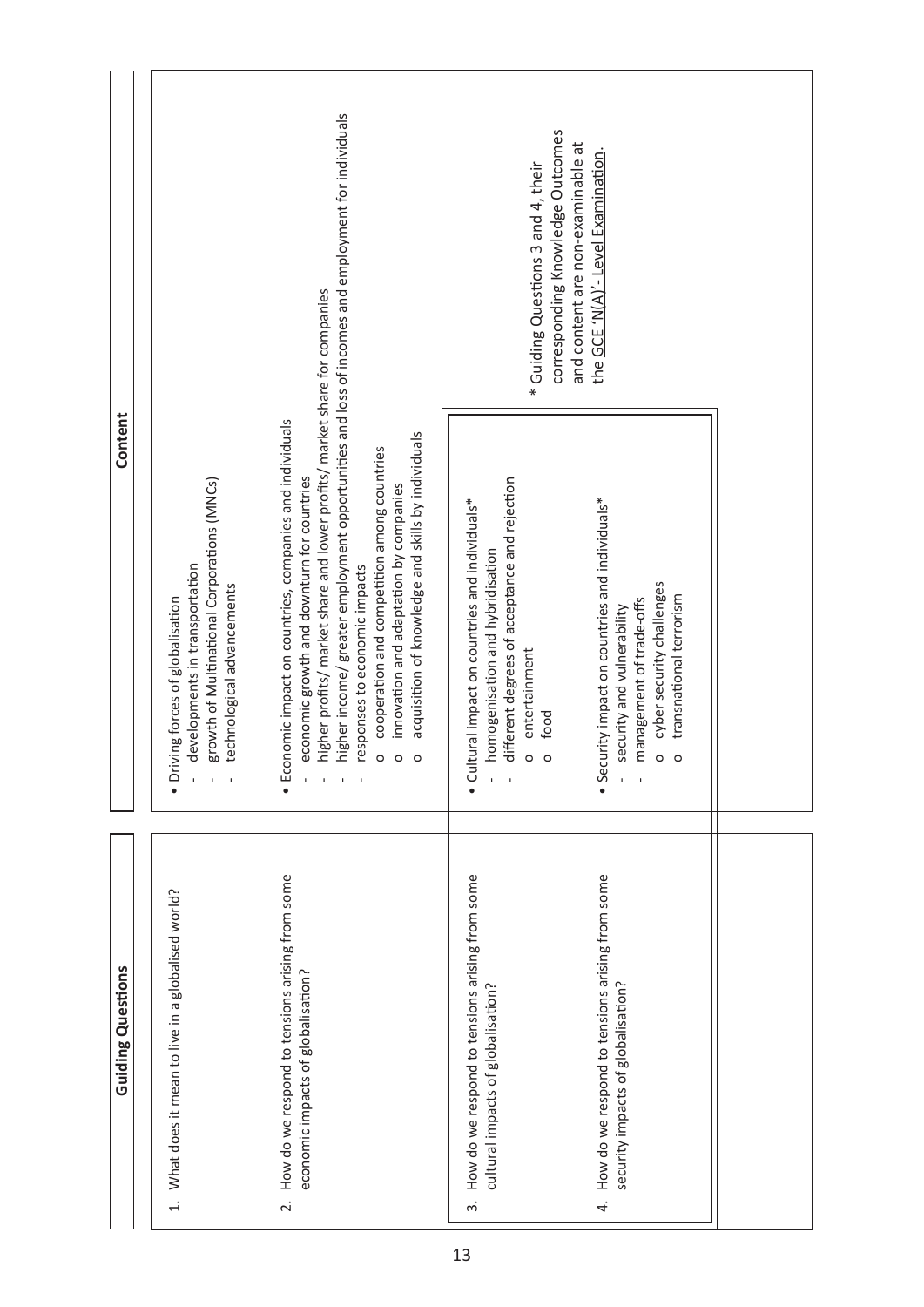# **3. RECOMMENDED PEDAGOGY: INQUIRY-BASED LEARNING**

#### **Translating the Humanities Inquiry Approach into the Social Studies Classroom**

Social Studies is a subject that helps students to become citizens contributing towards a democratic society. This is a complicated task, as it requires teachers to develop students' knowledge, skills, and values, so as to realise the vision of students becoming informed, concerned and participative citizens.

Students need a more active and authentic experience to make sense of and investigate societal issues through the process of inquiry. These issues are interdisciplinary in nature and usually drawn from the students' experiences and society's concerns. They challenge the students' perceptions and often cannot be adequately understood or addressed effectively without a range of sources of information that illustrate the complexity of the issues. Thus, inquiry in Social Studies necessitates that the classroom is transformed into an interactive learning community where there are well-facilitated discussions showcasing multiple perspectives that accurately illustrate the complexity of various issues.



**Figure 3 Framework of the Humanities Inquiry Approach**

The Humanities Inquiry Approach, as shown in **Figure 3**, is underpinned by four elements of inquiry, where learning should be Question-Driven and Evidence-Based, and involves Reflection and Knowledge Construction. These elements are further exemplified through students' learning as they undergo the four stages of the inquiry process, which are Sparking Curiosity, Gathering Data, Exercising Reasoning and Reflective Thinking. Having a good understanding of these elements, the different stages of inquiry and strategies that facilitate these elements in a lesson will help teachers design meaningful inquiry lessons for Social Studies. The next section provides an overview of the four elements of inquiry, and how they are evident in the Social Studies classroom.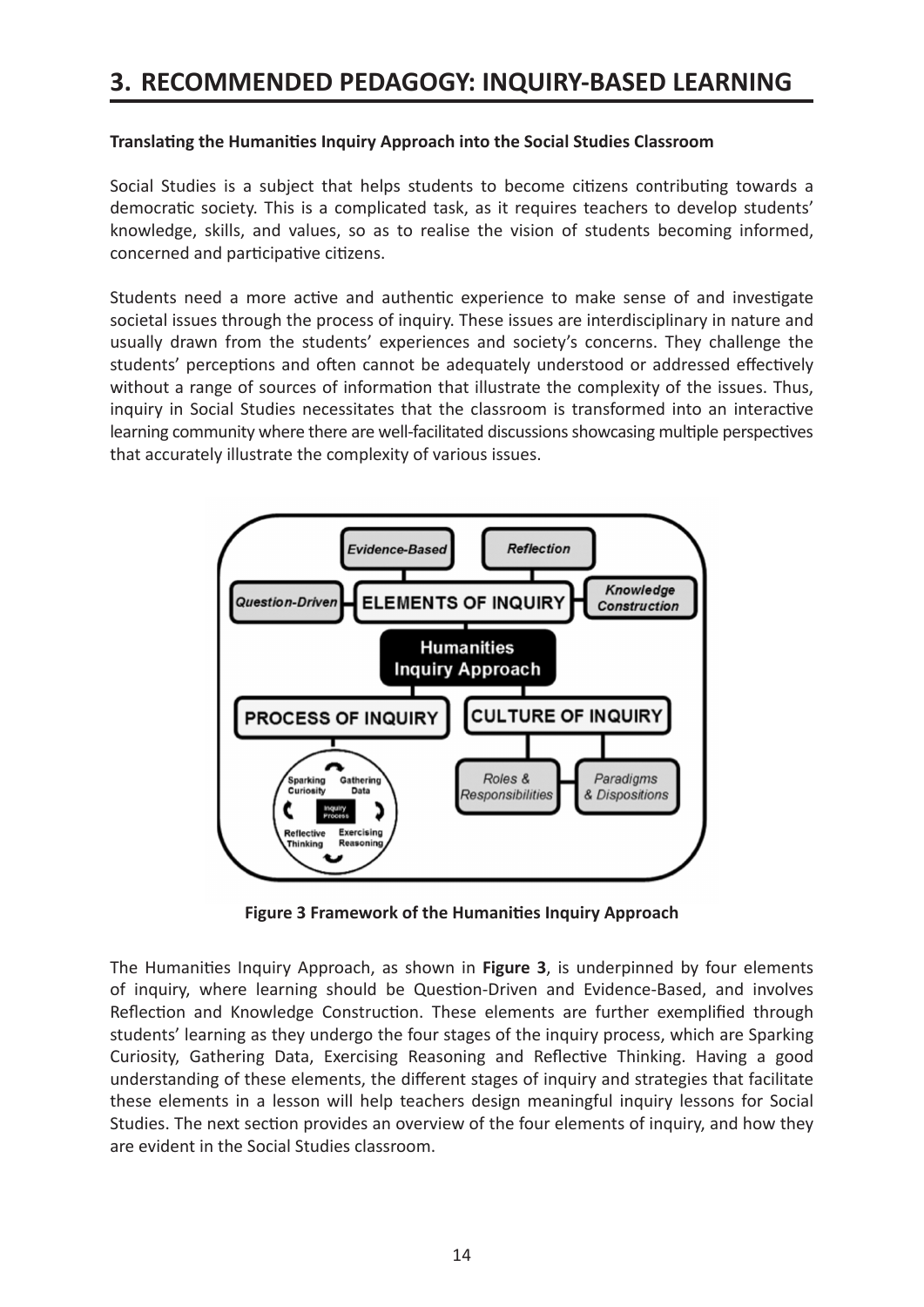# *Elements of Inquiry*

#### **(a) Learning as Question-Driven**

Inquiry-based learning seeks to spark and build on students' curiosity, so as to create meaningful learning. Questions are used to activate students' prior knowledge and challenge their assumptions, as multiple perspectives are presented for their consideration. This in turn leads to the eliciting of students' own questions out of curiosity. Thus, learning is achieved through inquiry as it is driven by teachers' and students' questions to investigate, extract, analyse and synthesise information regarding issues.

## **(b) Reliance on Evidence**

The inquiry approach also requires students to justify opinions and beliefs using relevant and valid evidence. To achieve this, students must first ascertain what constitutes as 'evidence' in a discourse, which involves distinguishing between facts and opinions, and evaluating the reliability and usefulness of information. Following which, students need to draw conclusions based on the evidence they have gathered. Lastly, students should compare their evidencebased conclusions amongst one another, so as to gain deeper understanding of the issues.

#### **(c) Double Movement of Reflection**

With the necessary evidence gathered regarding an issue, students proceed to create a working theory, where they move from experiencing a phenomenon, to creating a working hypothesis about that experience, to experiencing the phenomenon again to test the working hypothesis, and back to revise the hypothesis, and so forth.<sup>1</sup> Developing this disposition of reflective thinking will equip students with the ability to exercise discernment over the validity of information they encounter in their daily lives.

## **(d) Knowledge Construction**

When students ask questions, gather evidence and reflect on the different perspectives presented, they are actively engaged in knowledge construction, where they discover new ways of understanding and new ways of seeing things. They do not simply receive information didactically but are engaged in meaningful learning. Thus, inquiry-based learning must involve learning opportunities which make students aware of how they see things and how they reconstruct their existing knowledge when exposed to new knowledge. Such new stimuli may provide refreshing insights for students and spark off further questions about the issue.

<sup>&</sup>lt;sup>1</sup> Parker, W. C. (2003). *Teaching Democracy: Unity and Diversity in Public Life* (pp.134). New York: Teachers College Press.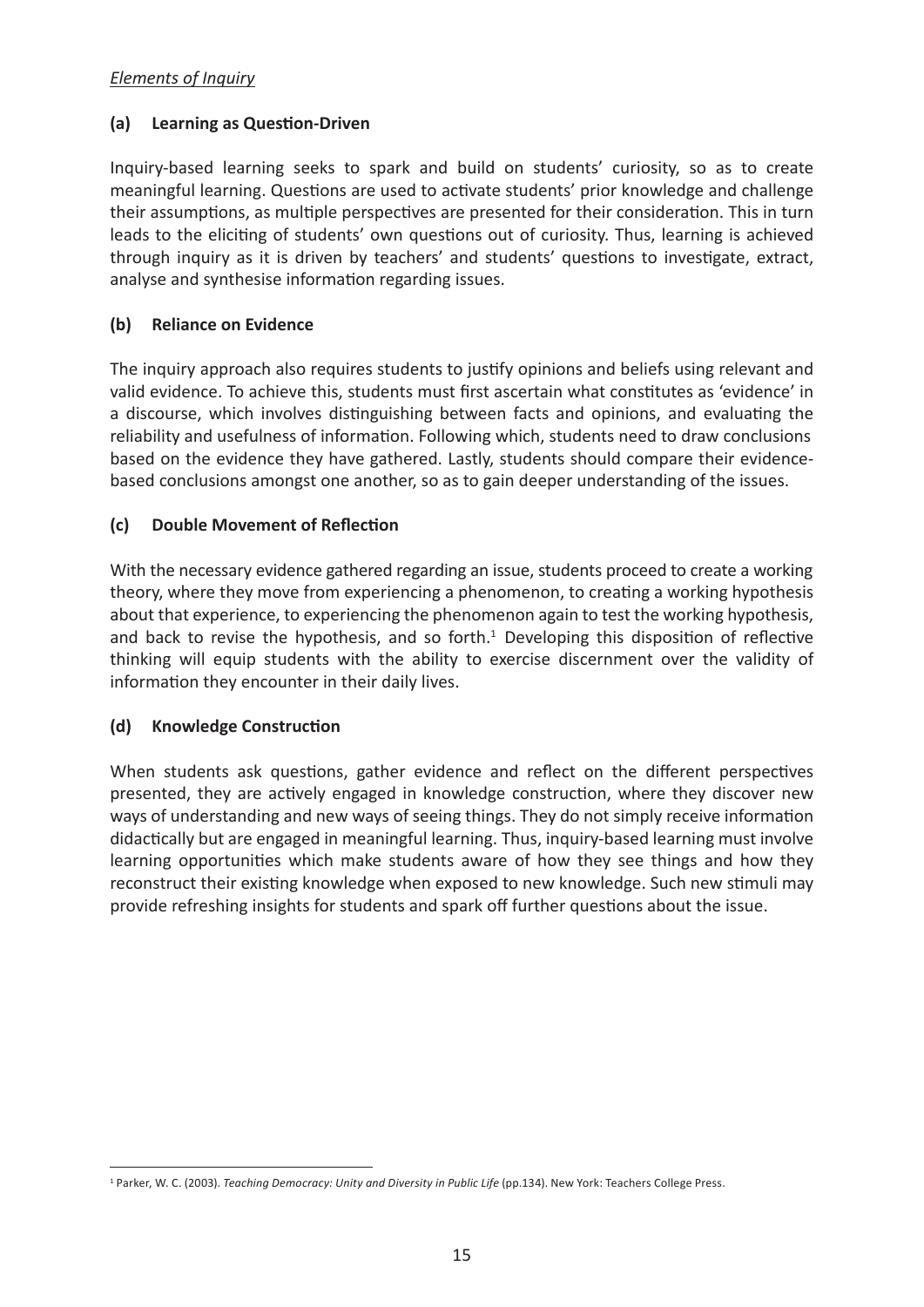#### *Social Studies Inquiry Process*

With these four elements in mind, we proceed to examine the four stages of the inquiry process - Sparking Curiosity, Gathering Data, Exercising Reasoning and Reflective Thinking. **Figure 4**  shows how a cycle of inquiry may look like in the Social Studies classroom:



**Figure 4 The Social Studies Inquiry Process**

(a) Sparking Curiosity

As teachers attempt to spark curiosity amongst students, teachers have to first activate their prior or pre-existing knowledge about these real-world issues, surfacing students' pre-existing beliefs and knowledge and making them aware of why they adopt such a view. It would also be useful to identify any questions they would like to address about the issue. Having achieved this, teachers can then introduce new stimulus materials that would trigger further interest and curiosity about the issue, provoking students to question their own assumptions and beliefs.

(b) Gathering Data

To address the gaps in their understanding, students should be encouraged to gather data from a variety of authentic sources of information within and beyond the classroom, so as to reflect a multiplicity of perspectives on the issue that they are critically examining. All these serve to enrich students' understanding about the issue.

#### (c) Exercising Reasoning

After gathering the various sources of data, students need to make sense of the data and extract relevant information. To do so, they need to describe, explain and analyse the data/information gathered and distinguish reliable from unreliable sources. As they engage in this reasoning and deliberation process where they grapple with the multiple perspectives presented, students develop new ways of understanding, arrive at informed conclusions and in turn construct new knowledge for themselves.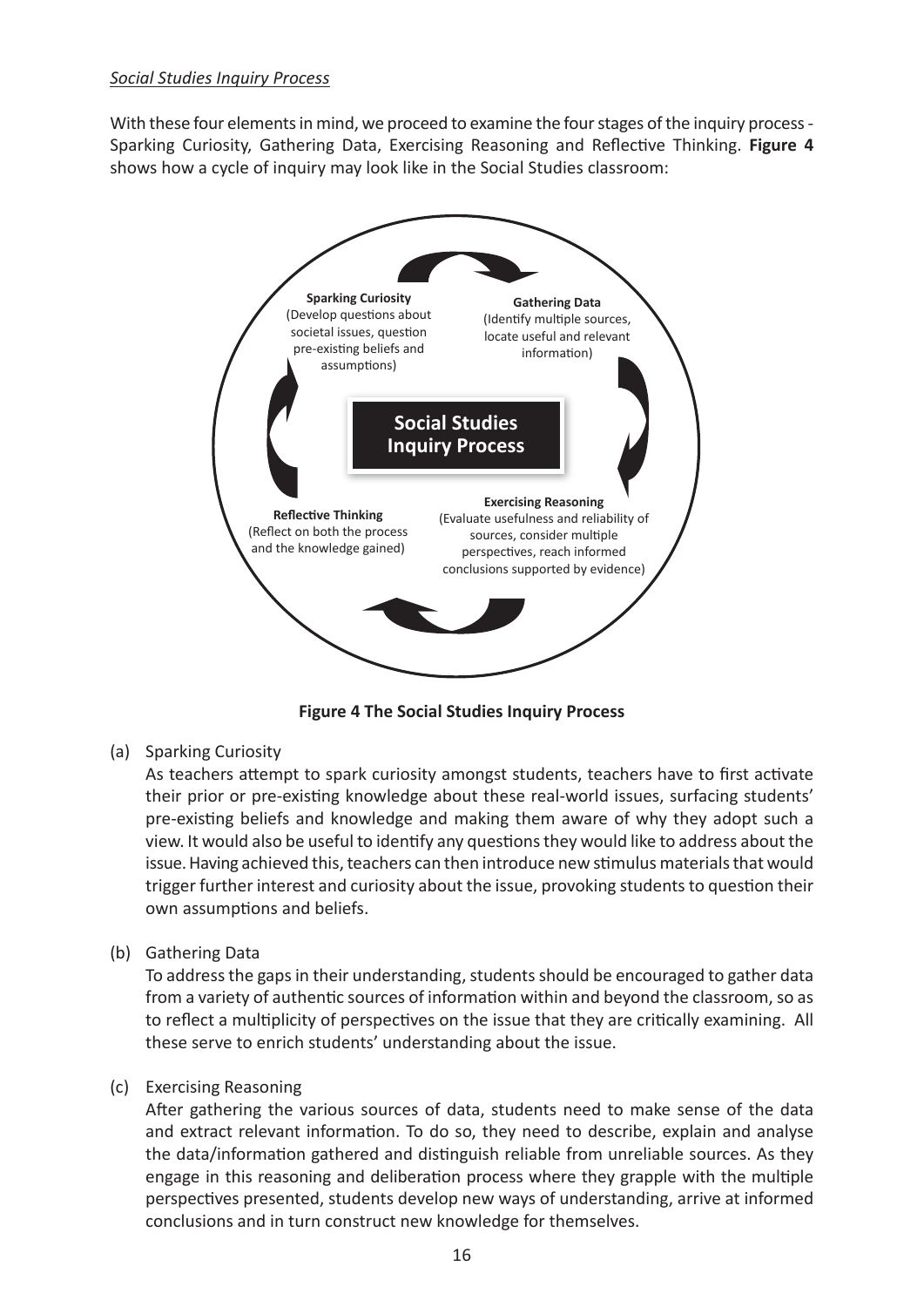# (d) Reflective Thinking

Reflective thinking is an integral aspect of inquiry-based learning and can take place at two levels: reflecting on the process and reflecting on the knowledge gained. Hence, reflections should not only be done at the end of projects to serve as a form of consolidation, but ought to be done at the different stages of the inquiry process.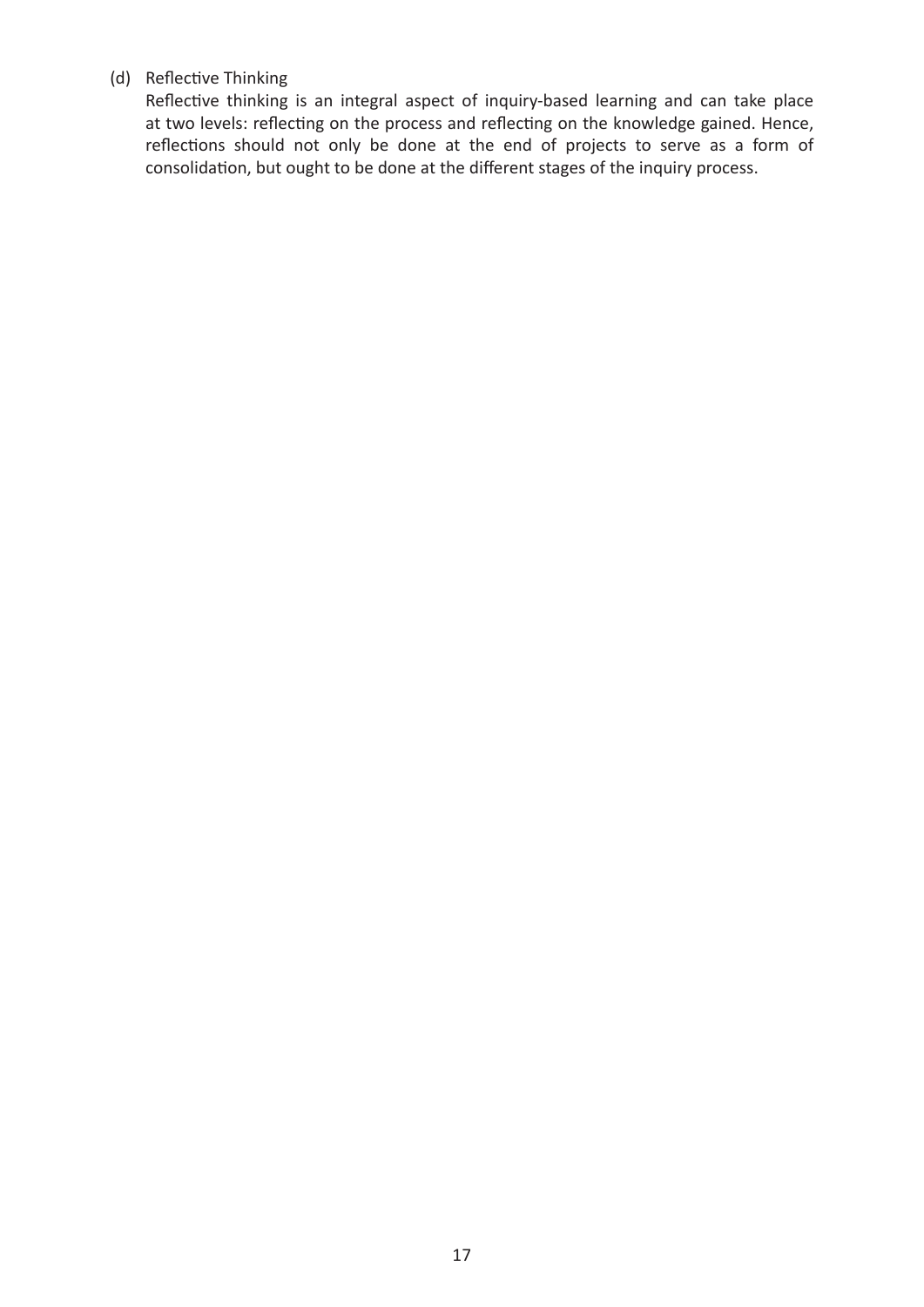# **4. ASSESSMENT**

#### **Purpose of Assessment**

The purpose of assessment must be understood beyond the context of high-stake national examinations. While Assessment *of* Learning does play an important role in quantifying and qualifying the students' and teachers' efforts at understanding and applying knowledge areas, it is not an end in itself. The grades and feedback received at specific junctures serve as a consolidation of students' learning, but may not be timely in helping teachers strengthen their teaching practices. Thus, Assessment *for* Learning is just as important because it provides regular feedback to teachers on how they could improve on classroom practices in order to better cater to their students' learning needs and in turn, strengthen the learning and teaching of Social Studies.

Both Assessment *of* Learning and Assessment *for* Learning have a place in the Social Studies Express/Normal (Academic) Curriculum. The modes of assessment that are highlighted in the following sub-section are designed in alignment with the purpose of the Syllabus, which is to develop our students into informed, concerned and participative citizens. This is made possible as both school-based assessment and national assessment seek to evoke students' curiosity to inquire into societal issues that concern their lives. Both assessments require students to think critically and reflectively about these issues through the appreciation of multiple perspectives, to derive at well-reasoned and substantiated conclusions.

#### **Modes of Assessment**

#### *School-Based Assessment*

As mentioned previously, Assessment *for* Learning (formative assessment) is just as important as Assessment *of* Learning (summative assessment). Examples of summative assessment include class assessments and semestral examinations, while formative assessments could exist in the form of quizzes, debates, deliberative discussions and Issue Investigation. The next two sub-sections provide an overview of the place of Issue Investigation in the Social Studies classroom.

(a) Purpose of Issue investigation

The inquiry approach develops skills and values that cannot be wholly assessed through conventional pen-and-paper assessment modes as students are required to integrate the knowledge, skills and values learnt and demonstrate them in the classroom. Thus, the outcomes of the approach are better exemplified through their participation in learning activities.

As a performance task, Issue Investigation provides a platform for students to demonstrate the knowledge, skills and values needed for active citizenship. As students conduct investigations on societal issues of meaning to them, they extend their inquiry skills by working as a group to:

- identify a societal issue that is a cause of concern;
- gather data that reflects multiple perspectives;
- analyse the data gathered to surface trends and patterns that help address the issue;
- arrive at well-reasoned and substantiated conclusions;
- consider possible recommendations to the societal issue; and
- reflect on their understanding of the societal issue and examine personal assumptions and beliefs about the issue.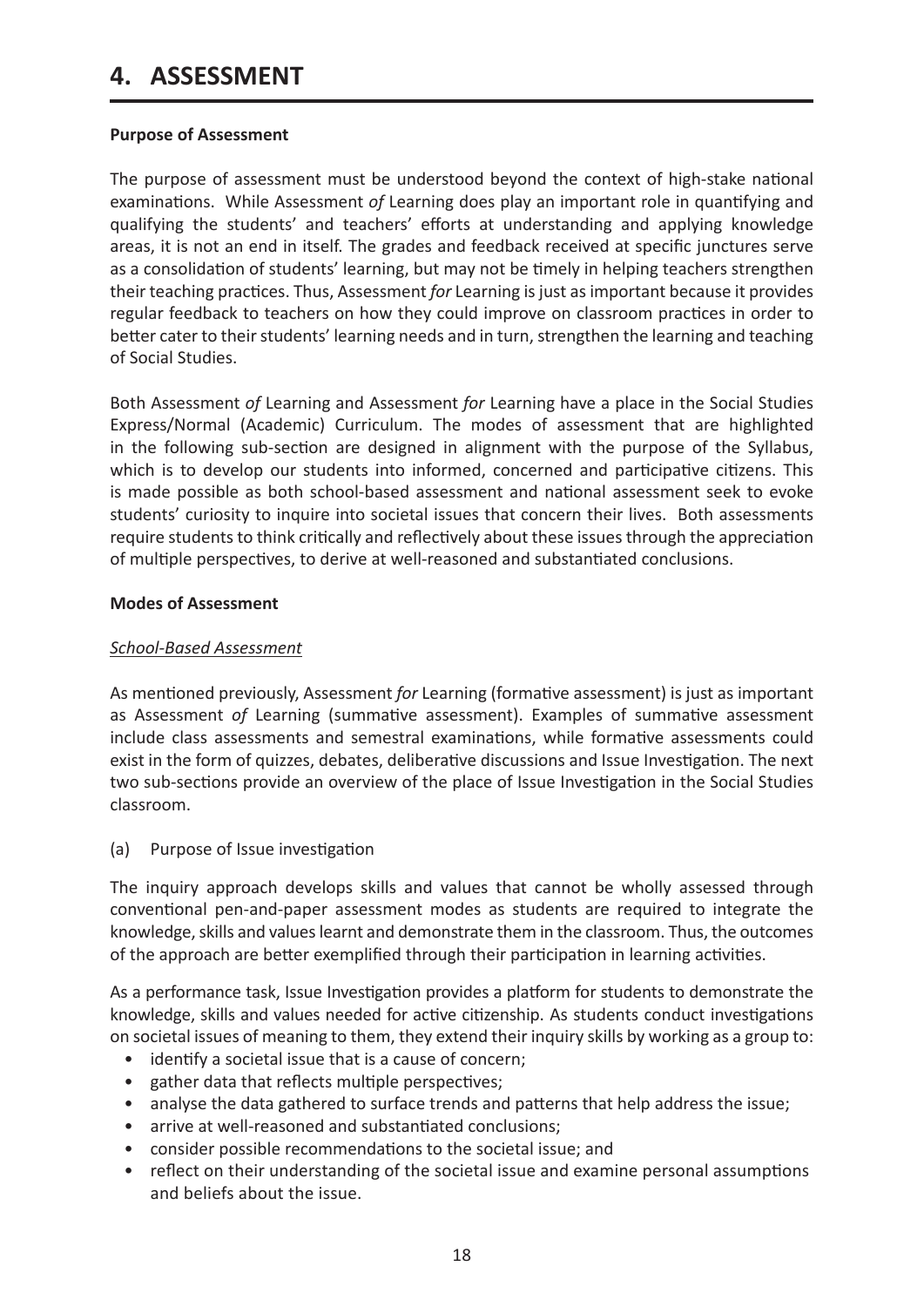Moreover, when students undertake Issue Investigation, they learn to question unexamined assumptions and develop perspective-taking, all of which will contribute towards helping them arrive at informed conclusions. Thus, Issue Investigation provides students with the opportunity to practise and demonstrate the 21<sup>st</sup> Century Competencies to become informed, concerned and participative citizens.

# (b) Assessment in Issue Investigation

The different stages of Issue Investigation, i.e. Sparking Curiosity, Gathering Data, Exercising Reasoning and Reflective Thinking, allow students the opportunity to apply a combination of knowledge, skills and values to inquire and address the societal issue they have chosen. The application of these knowledge, skills and values leads to outcomes which the Issue Investigation process aims to develop in students and they are outlined in **Figure 5**.

| <b>Humanities Inquiry</b><br><b>Process</b> | <b>Skills</b>                                                                                                                                                                                                                                                                                                                                                                                                      | <b>Issue Investigation Outcomes</b>                                                                                                                                                                                                                                                                           |
|---------------------------------------------|--------------------------------------------------------------------------------------------------------------------------------------------------------------------------------------------------------------------------------------------------------------------------------------------------------------------------------------------------------------------------------------------------------------------|---------------------------------------------------------------------------------------------------------------------------------------------------------------------------------------------------------------------------------------------------------------------------------------------------------------|
| <b>Sparking Curiosity</b>                   | Draw on prior knowledge<br>Identify gaps in understanding<br>and ask questions<br>Research and brainstorm on<br>possible issues worth<br>investigating<br>Decide on the focus of the<br>investigation<br>Craft a manageable Issue<br>Investigation question                                                                                                                                                        | a) * Articulate the rationale<br>for their choice of issue<br>for investigation<br>b) * Craft a question related<br>to the issue for<br>investigation                                                                                                                                                         |
| <b>Gathering Data</b>                       | Identify data in relation to<br>$\bullet$<br>the chosen issue e.g.<br>stakeholders and their<br>different perspectives,<br>constraints and available<br>resources<br>Locate data<br>- search skills (print and<br>online resources) e.g. using<br>Boolean operators<br>Gather data<br>- research methods e.g.<br>quantitative and/or<br>qualitative data through<br>questionnaires, interviews<br>and observations | c) Develop a plan for<br>data gathering (what<br>are the sources of<br>information, where<br>and how to get the<br>data)<br>[Note: A teacher may<br>decide to provide<br>students with a selection<br>of sources (in which<br>case, the outcomes<br>and qualities assessed<br>would have to be<br>modified).] |

\*May not be assessed if students require more help from teachers.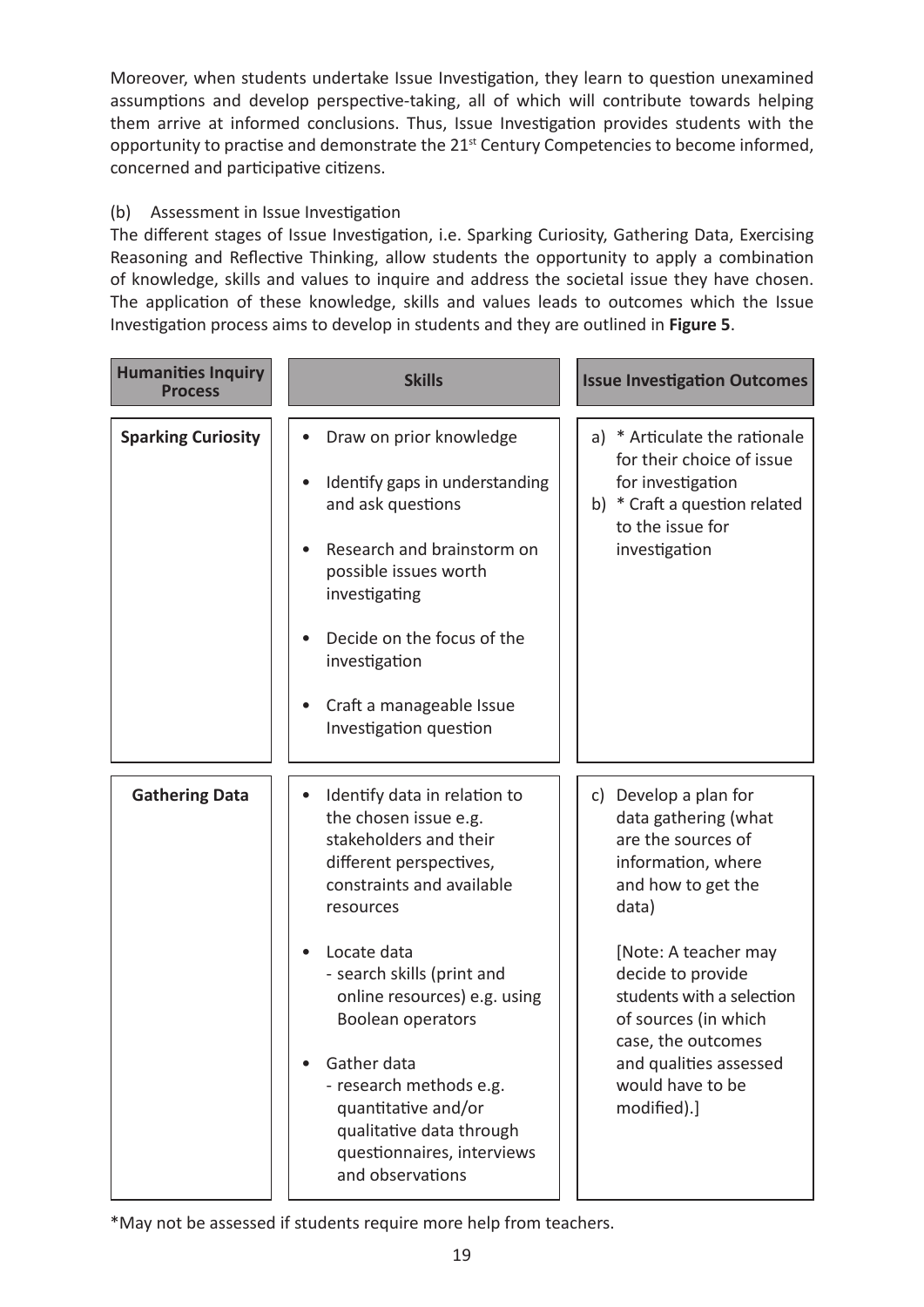| <b>Humanities Inquiry</b><br><b>Process</b> | <b>Skills</b>                                                                                                                                                                                                                                                                                                                                                                                                                                                                                                                                                                                                                  | <b>Issue Investigation Outcomes</b>                                                                                                                                                                                                                                                                    |
|---------------------------------------------|--------------------------------------------------------------------------------------------------------------------------------------------------------------------------------------------------------------------------------------------------------------------------------------------------------------------------------------------------------------------------------------------------------------------------------------------------------------------------------------------------------------------------------------------------------------------------------------------------------------------------------|--------------------------------------------------------------------------------------------------------------------------------------------------------------------------------------------------------------------------------------------------------------------------------------------------------|
| <b>Exercising</b><br><b>Reasoning</b>       | Evaluate sources of information<br>- comprehend and extract<br>relevant information<br>- draw inferences from given<br>information<br>- analyse and evaluate<br>evidence<br>- compare and contrast<br>different views<br>- distinguish between fact,<br>opinion and judgement<br>- recognise values and detect<br>bias<br>- draw conclusion(s) based<br>on reasoned consideration<br>of evidence and arguments,<br>taking into consideration<br>different perspectives<br>Demonstrate sound<br>reasoning and responsible<br>decision-making that is<br>mindful of the consequences<br>of their actions on those<br>around them | d) Analyse and evaluate<br>the data gathered<br>(trends, problems,<br>constraints, resources,<br>perspectives)<br>e) Arrive at well-reasoned<br>and substantiated<br>conclusion(s)<br>f) Propose<br>recommendations to<br>ameliorate the concern                                                       |
| <b>Reflective Thinking</b>                  | Reflect on the process of<br>Issue Investigation<br>Reflect on the personal<br>$\bullet$<br>assumptions and beliefs<br>that may have influenced<br>their understanding of<br>societal issues<br>Reflect on any new<br>$\bullet$<br>understanding that was<br>gained in the process of<br>Issue Investigation<br>Reflect on the possibility of<br>$\bullet$<br>further actions/<br>recommendations                                                                                                                                                                                                                              | g) Communicate proposal<br>to classmates<br>h) Reflect on the process<br>of investigation,<br>feedback given and<br>new understanding of<br>the issue<br><b>Extension</b><br>Carry out the proposed<br>i)<br>action<br>Gather feedback on the<br>i)<br>action taken<br>k) Evaluate the action<br>taken |

# **Figure 5 Issue Investigation in Social Studies**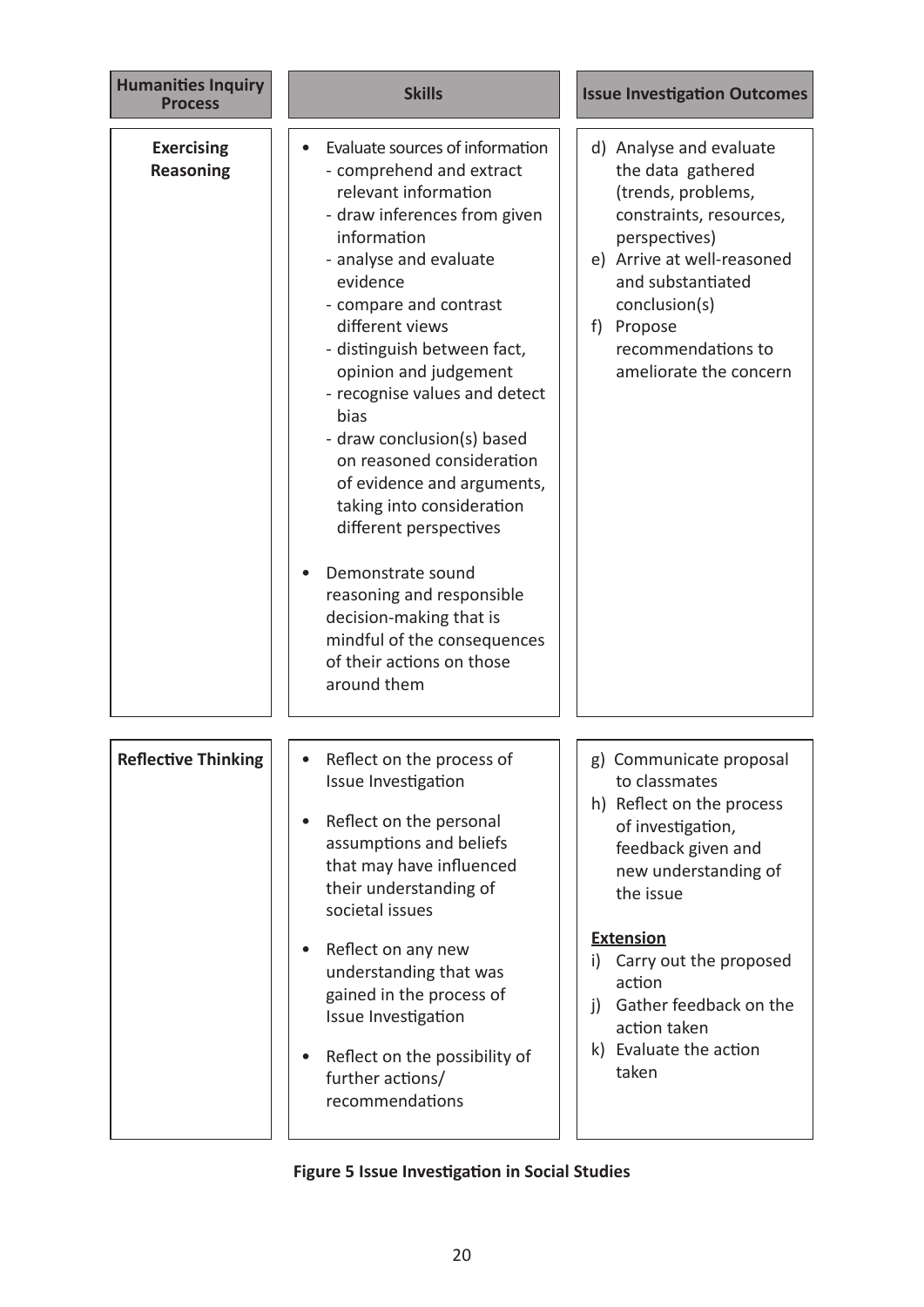As a school-based assessment, the components to be assessed through Issue Investigation are not fixed. Teachers have the flexibility to assess components they feel are within their students' ability. Another criterion that can be used to decide on the Issue Investigation components to be assessed would be the purpose of the activity and what teachers hope students would achieve at the end of Issue Investigation.

Below are some assessment guidelines on Issue Investigation:

- To be included as a component of Secondary Three or Four Continual Assessment (CA).
- The percentage of CA marks set aside for Issue Investigation will be determined by the school. This percentage should reflect the importance of the task.
- One Issue Investigation to be completed in either Secondary Three or Four.

# *National Assessment*

Assessment of Learning, to establish and find evidence of the quality of students' learning, is done through both school-based and national-assessment. As in school-based assessment, national assessment is designed in alignment with the Social Studies Express/Normal (Academic) Syllabus. Through the Syllabus, students will acquire the relevant knowledge and understanding about societal issues, develop critical and reflective thinking skills, and appreciate multiple perspectives. In alignment with these aims, the assessment objectives of the 'O'- and 'N(A)'- Level assessments emphasise inquiry, reflective and critical thinking, and understanding of multiple perspectives. The assessments are, in addition, appropriately scoped in terms of the content and skills tested at 'O'- and 'N(A)'- Level. While the 'O'- Level examination is based on three Issues, the 'N(A)'- Level examination is based on two and a half Issues. **Figure 6** shows the assessment objectives for the Syllabus.

# **The assessment objectives are:**

# **Objective 1 – Knowledge with Understanding**

Candidates should be able to

• demonstrate an understanding of societal issues

# **Objective 2 – Interpreting and Evaluating Sources/Given Information**

Candidates should be able to

- comprehend and extract relevant information
- draw inferences from given information
- analyse and evaluate evidence
- compare and contrast different views
- distinguish between fact, opinion and judgement
- recognise values and detect bias
- draw conclusions based on reasoned consideration of evidence and arguments

# **Objective 3 – Constructing Explanations**

Candidates should be able to

- analyse societal issues through different perspectives
- construct reasoned arguments and make informed judgement and recommendations

## **Figure 6 Assessment Objectives for the Syllabus**